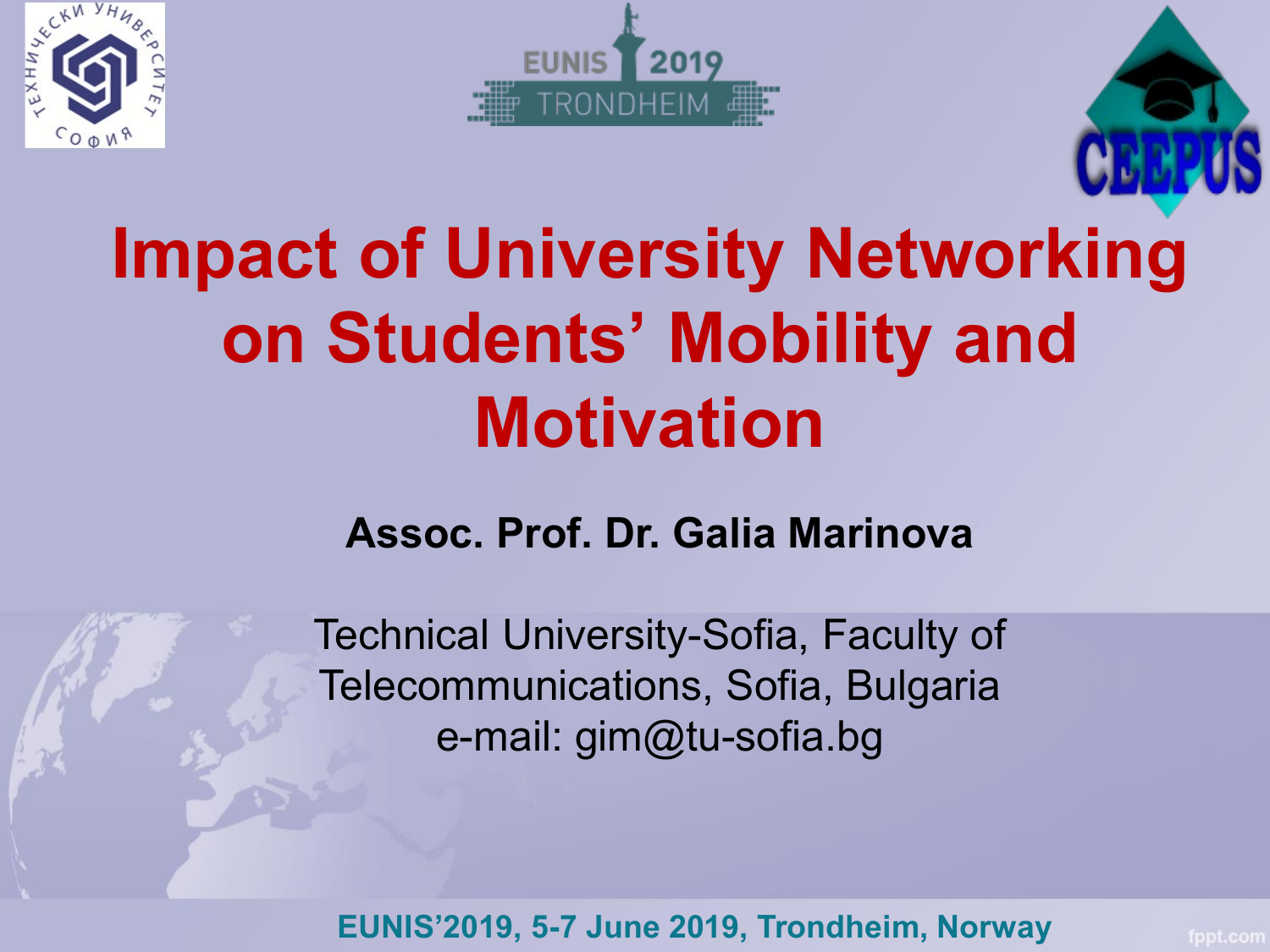





**Observations and research on the students' mobility and motivation in the region on Central and Eastern Europe based on the case study of a CEEPUS (Central European Exchange Program for University Studies) network.**





fpz.unizg.hr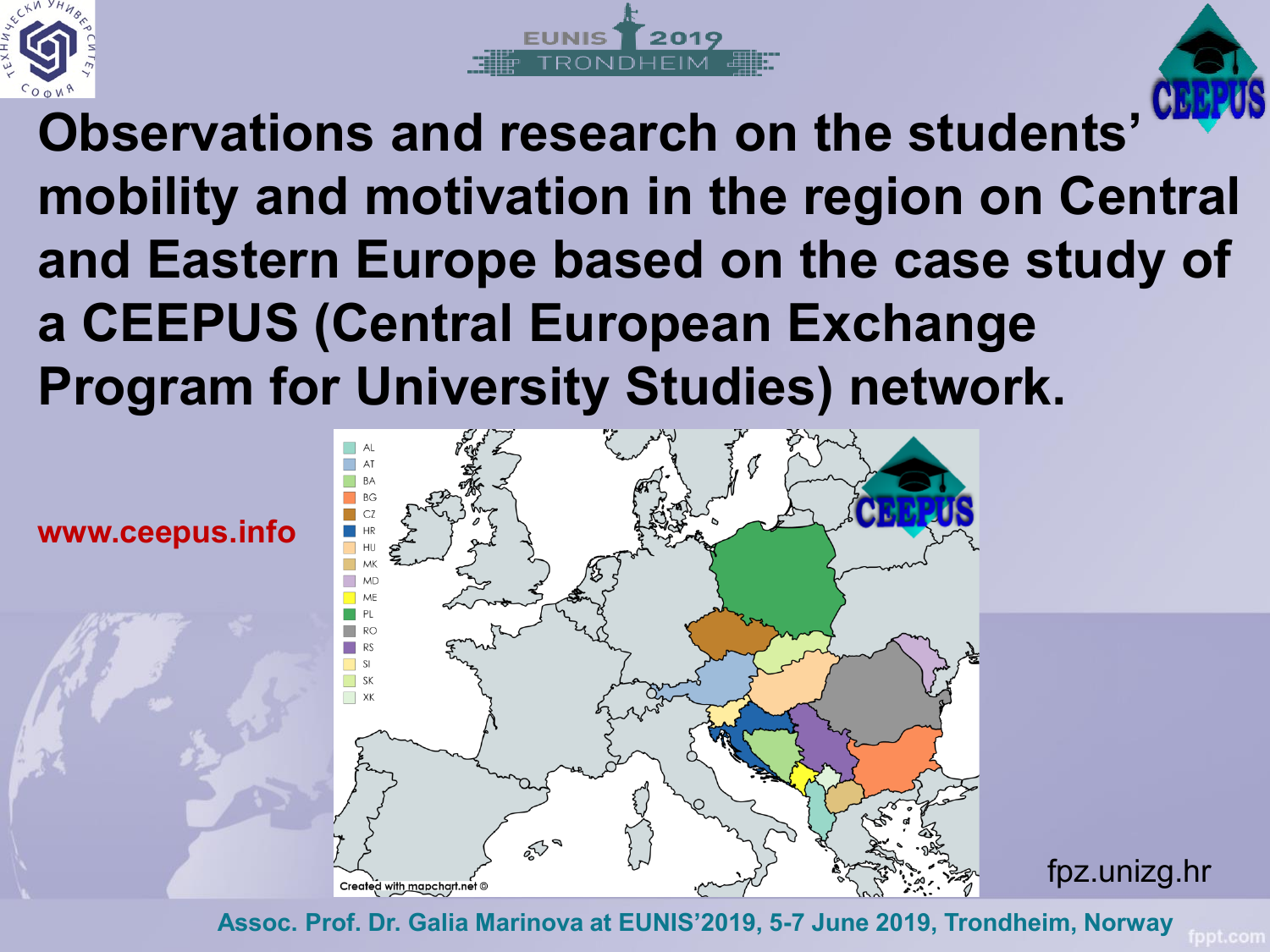





#### **CEEPUS NETWORK CIII-BG-1103-03-1819: Modelling, Simulation and Computer-aided Design in Engineering and Management**

- Started in 2016/2017 with 12 partners from 8 countries
- Currently in third year
- Funded for 2019/2020
- 32 partners HEIs from 15 countries
- Web site: [https://ceepusmodcad.ubt-uni.net](https://ceepusmodcad.ubt-uni.net/)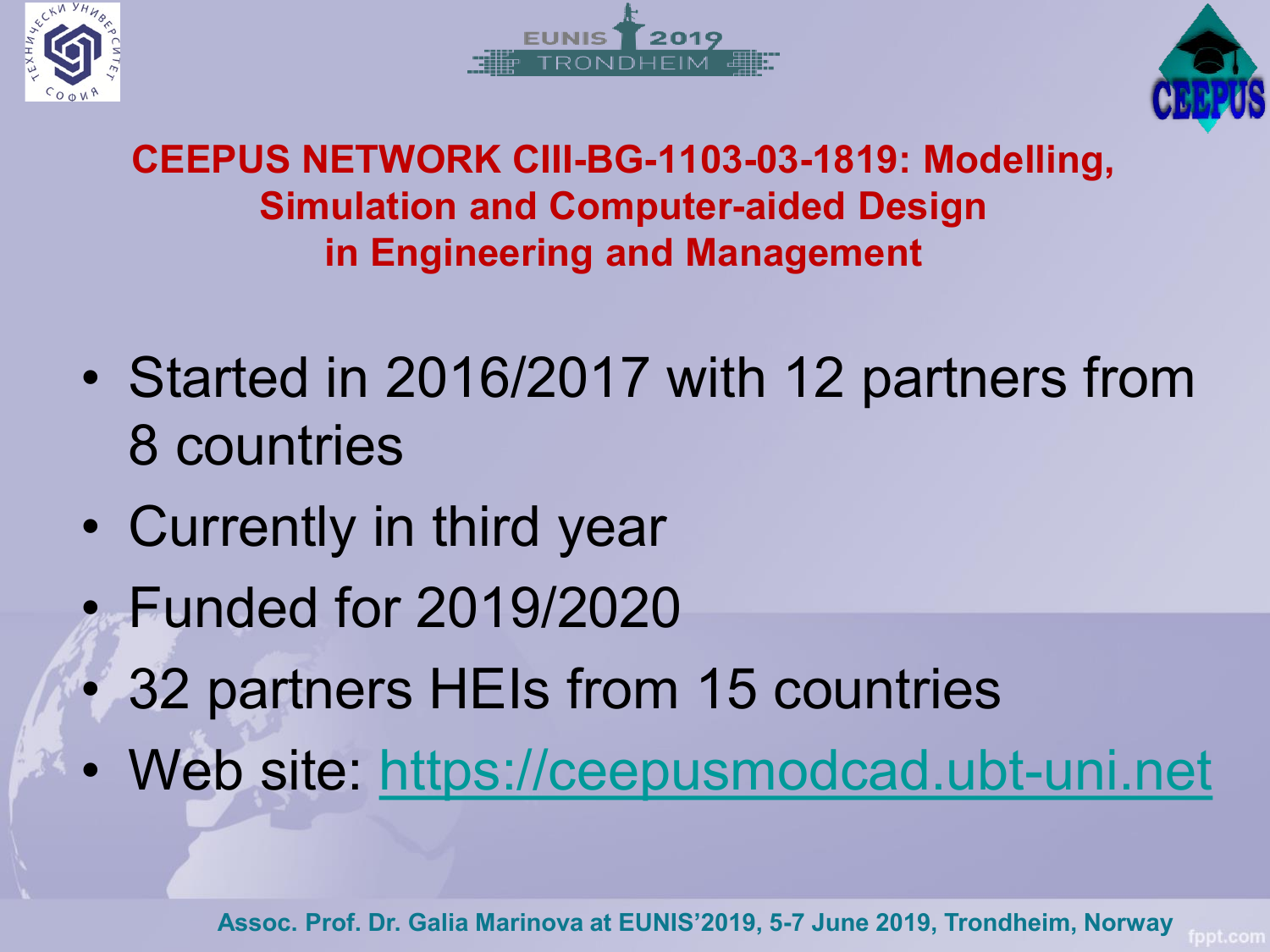





#### **Identification of students interests and requirement[s](https://www.ceepus.info/default.aspx) for increasing motivation – paper outline**

- 1. Evaluation of students' motivation at the start of the network
- 2. Results from the study on students' motivation
- 3. Intensive study programs in the CEEPUS network
- 4. Joint programs in the CEEPUS network

A. Joint Flexible course on Modelling, simulation and Computeraided design in Engineering and Management

B. Joint program "Thèse en cotutelle" on Modelling, simulation and Computer-aided design in Engineering and Management

5. CEEPUS Leadership Academia for Students 6. Impact on students' motivation and further challenges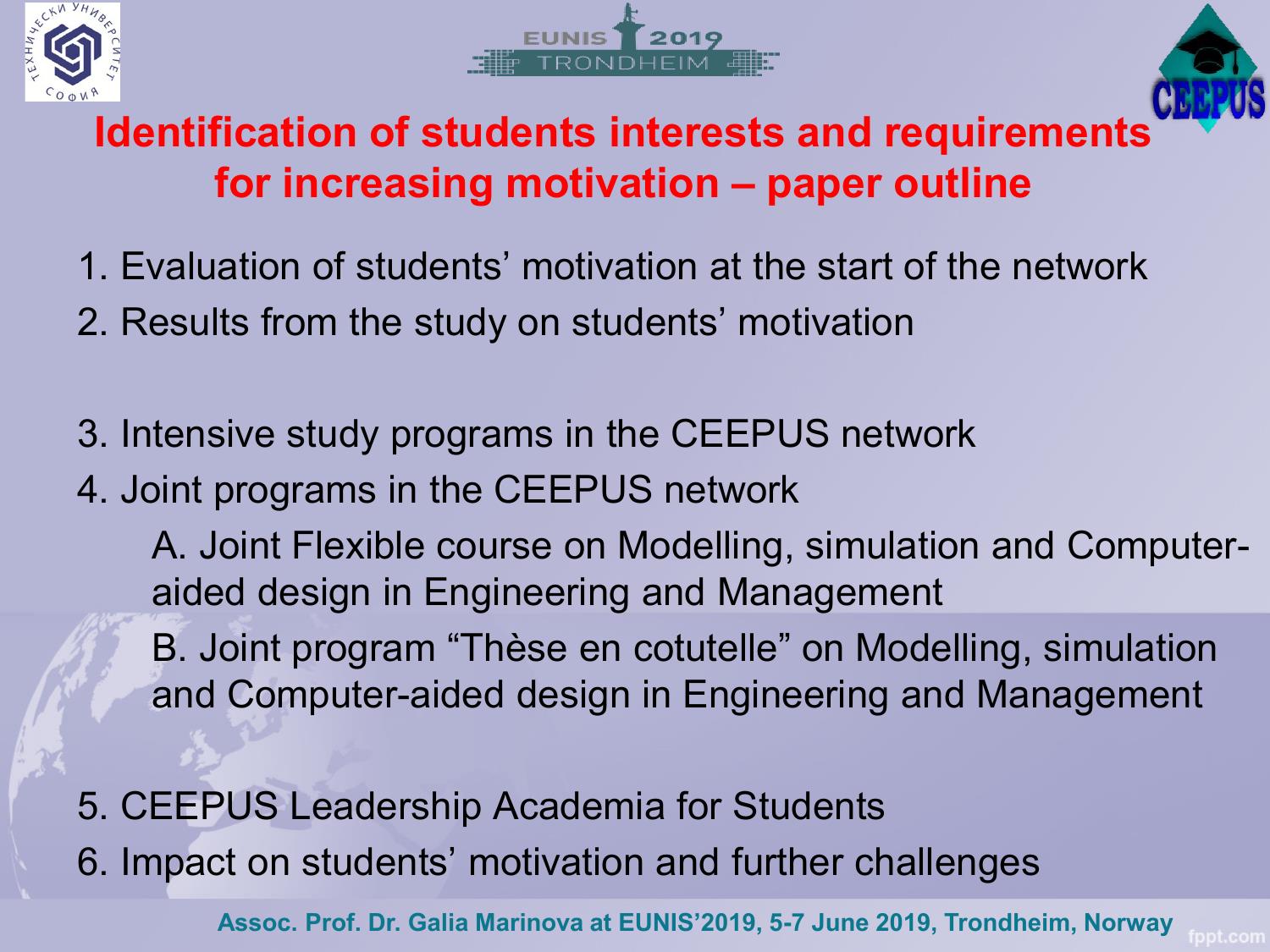





# **1. Evaluation of students' motivation at th[e](https://www.ceepus.info/default.aspx)  start of the new CEEPUS network**

**The focus was given to the students and their motivation to participate in network activities.** 

**At the Kick-off meeting in Technical University-Sofia, Bulgaria, in October 2016, all partner institutions sent representatives.** 

**A study on students' interests was launched.** 

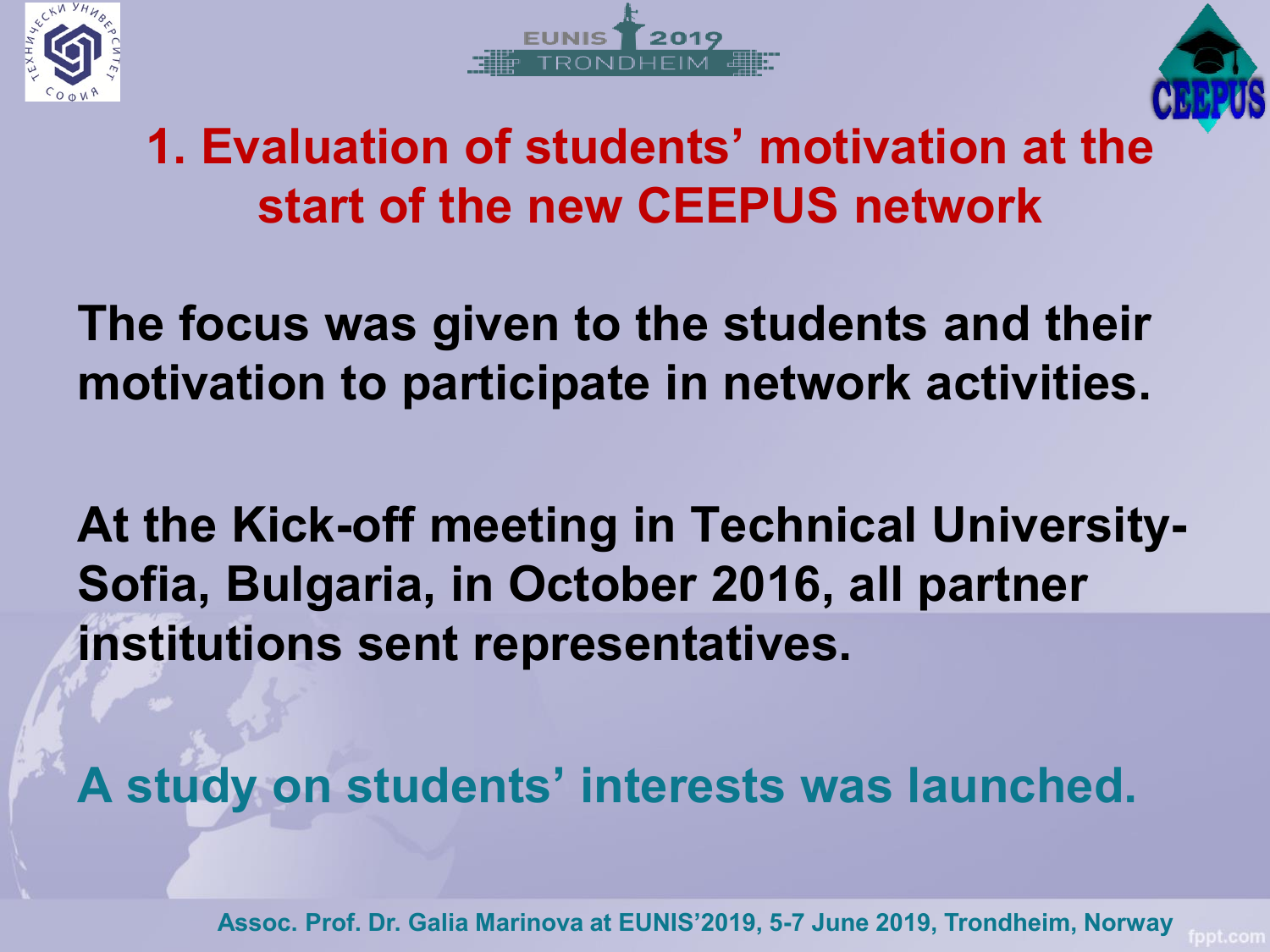





**Step 1. All teachers filled a form with courses, tools and tutorials that they offer, in 5 categories:**

- **Mathematical and/or theoretical method, he/she can teach**
- **Software Tools and/or Hardware equipment and/or Measurement instrumentation**
- **Vision on the future development in some scientific area**
- **Social, environmental and Ethical aspects of scientific research nowadays**
- **Other topics.**

**The network collected a knowledge base with 116 topics.**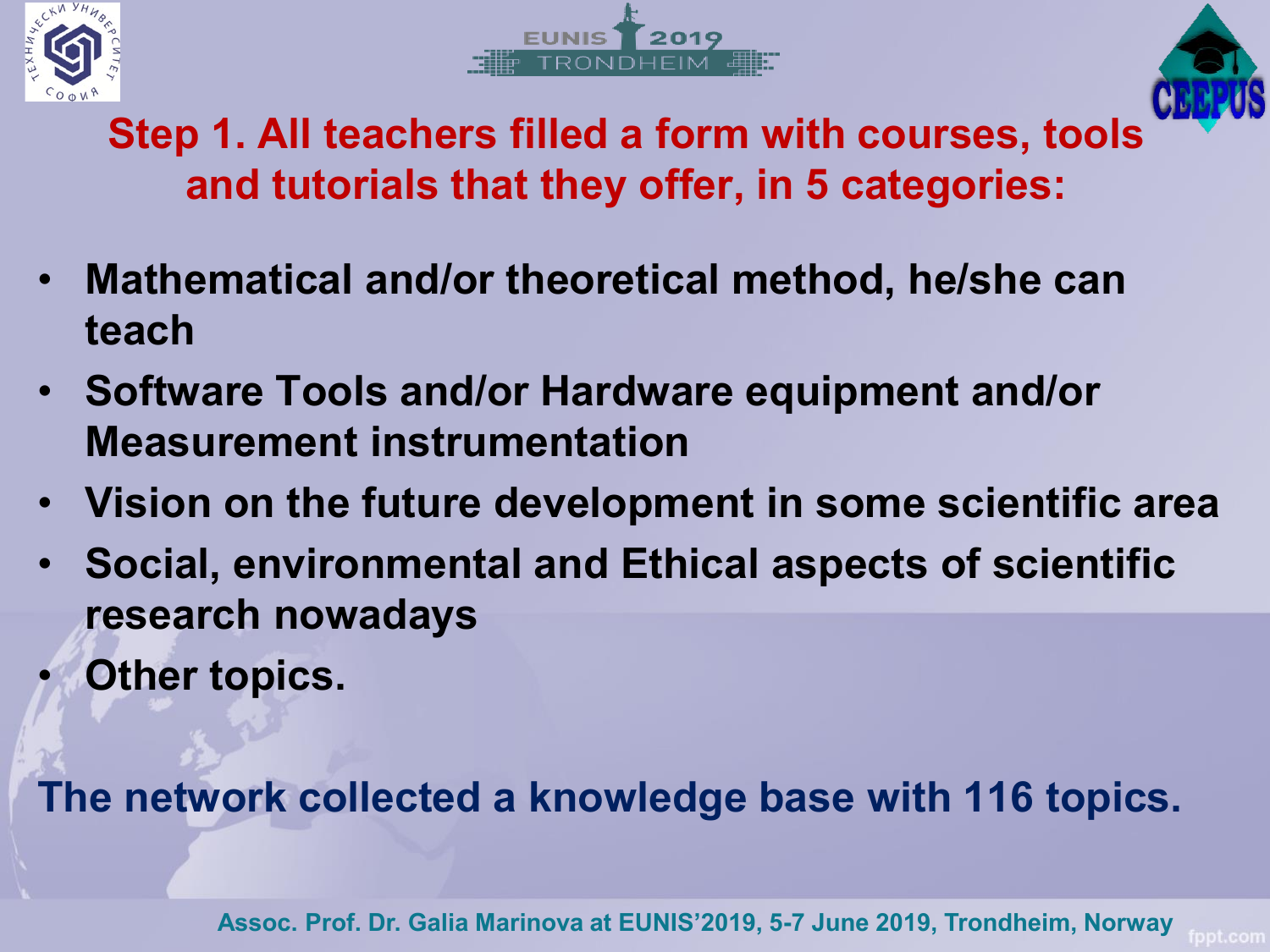





### **The repartition of topics proposed by teachers in different categories is:**

- **Mathematical and/or theoretical method - 50**
- **Software Tools and/or Hardware equipment and/or Measurement instrumentation - 33**
- **Vision on the future development in some scientific area - 15**
- **Social, environmental and Ethical aspects of scientific research nowadays - 9**
- **Other topics - 4.**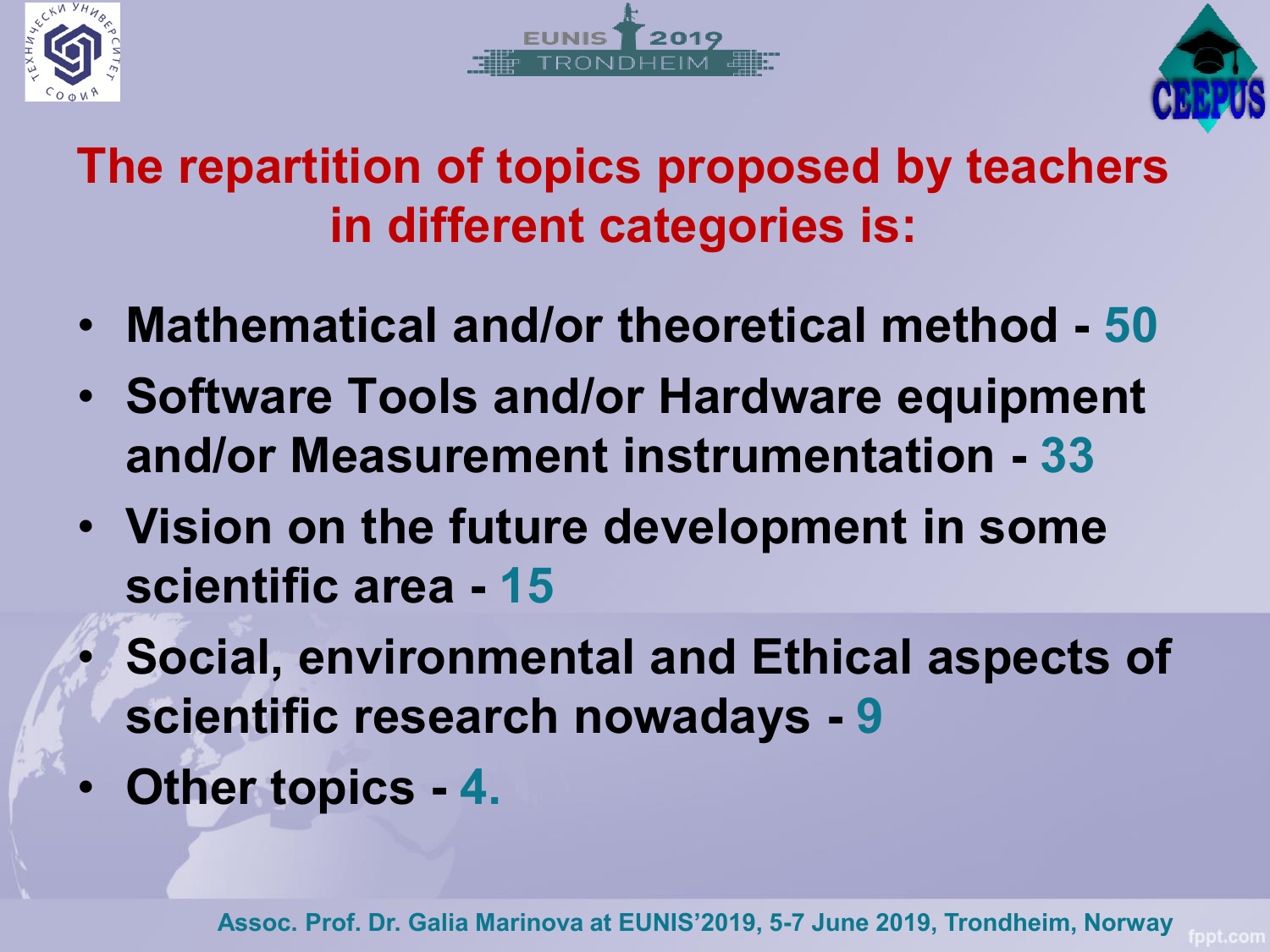





**Observations on the topics proposed by teachers**

- **7-8 topics proposed per teacher.**
- **Small percentage of overlapping topics between teachers.**
- **Topics rather complete each other than overlap.**
- **Large scale of knowledge in the network.**
- **Very strong Mathematical knowledge.**
- **Diverse and strong software and instrumentation knowledge.**
- **All teachers seem to have a vision for future development.**
- **60% of the teachers propose global impact vision of the subjects or propose leadership models to the students.**
- **Need to strengthen this aspect in the Consortium**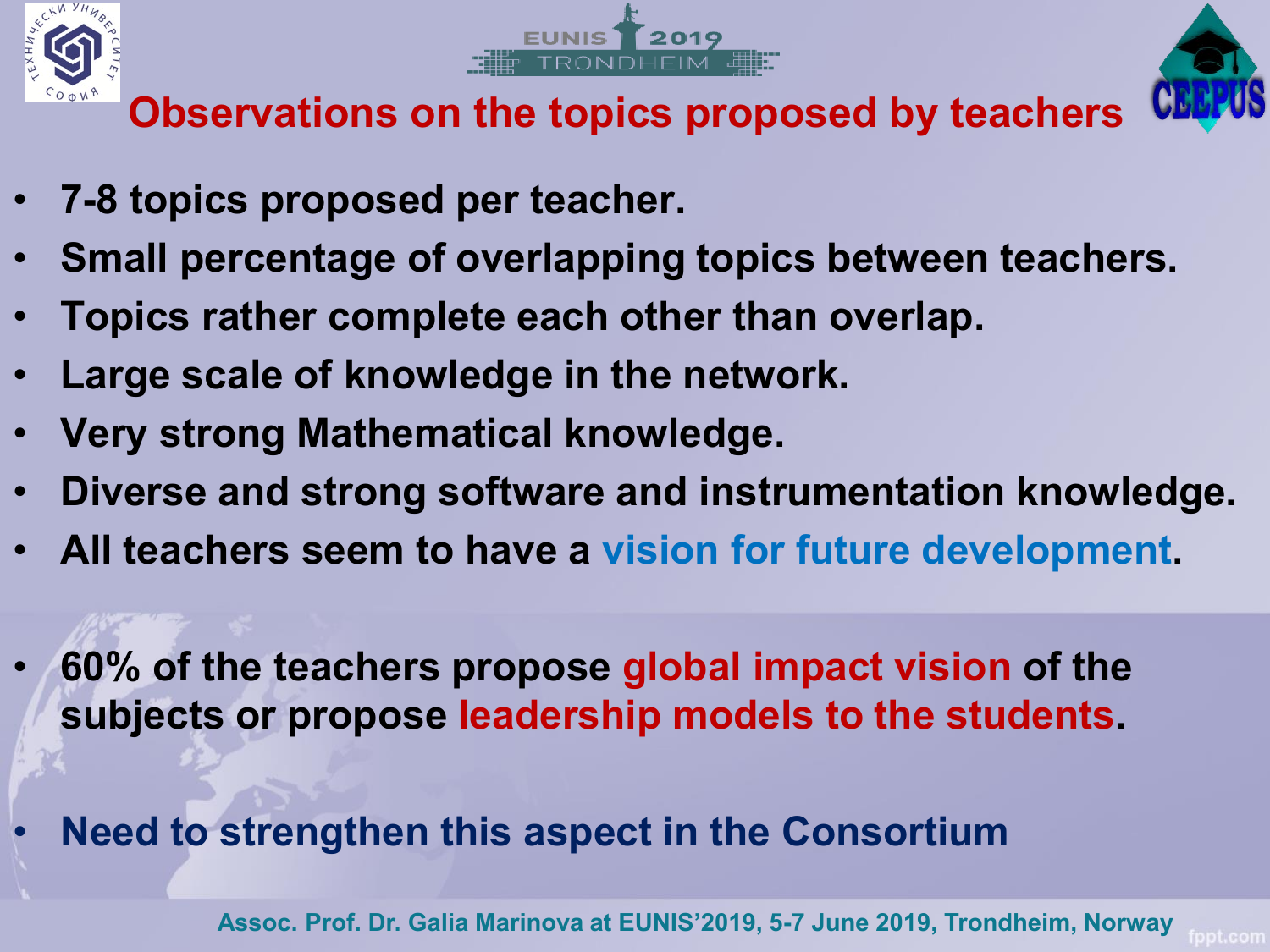





**Step 2.**

# **Students from partner institutions were invited to select 10 topics each, at least one by categories.**

**Initially 21 students from 8 countries (Albania, Austria, B&H, Bulgaria, Croatia, Hungary, Slovenia and Kosovo) filled the Survey.**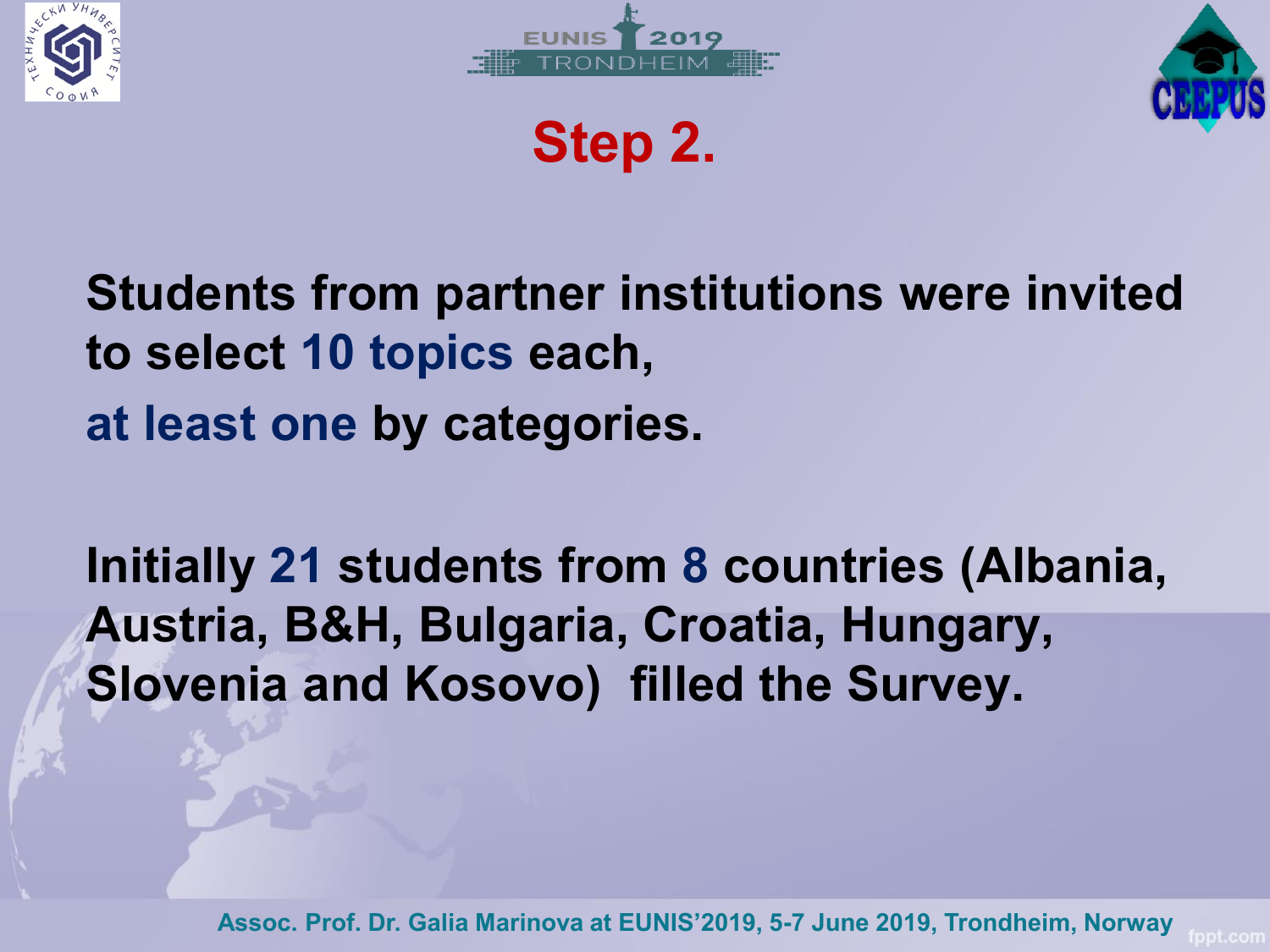





#### **2. Results from the study on students' motivation and continuation**

**2 topics with highest score are:**

**The topic "MATLAB (Optimization Toolbox)" in category "Software Tools and/or Hardware equipment and/or Measurement instrumentation" 13 students, 62% from responders.** 

**The topic "Innovation and new technology" in the category "Vision on the future development in some scientific area", 12 students, 57% of responders.**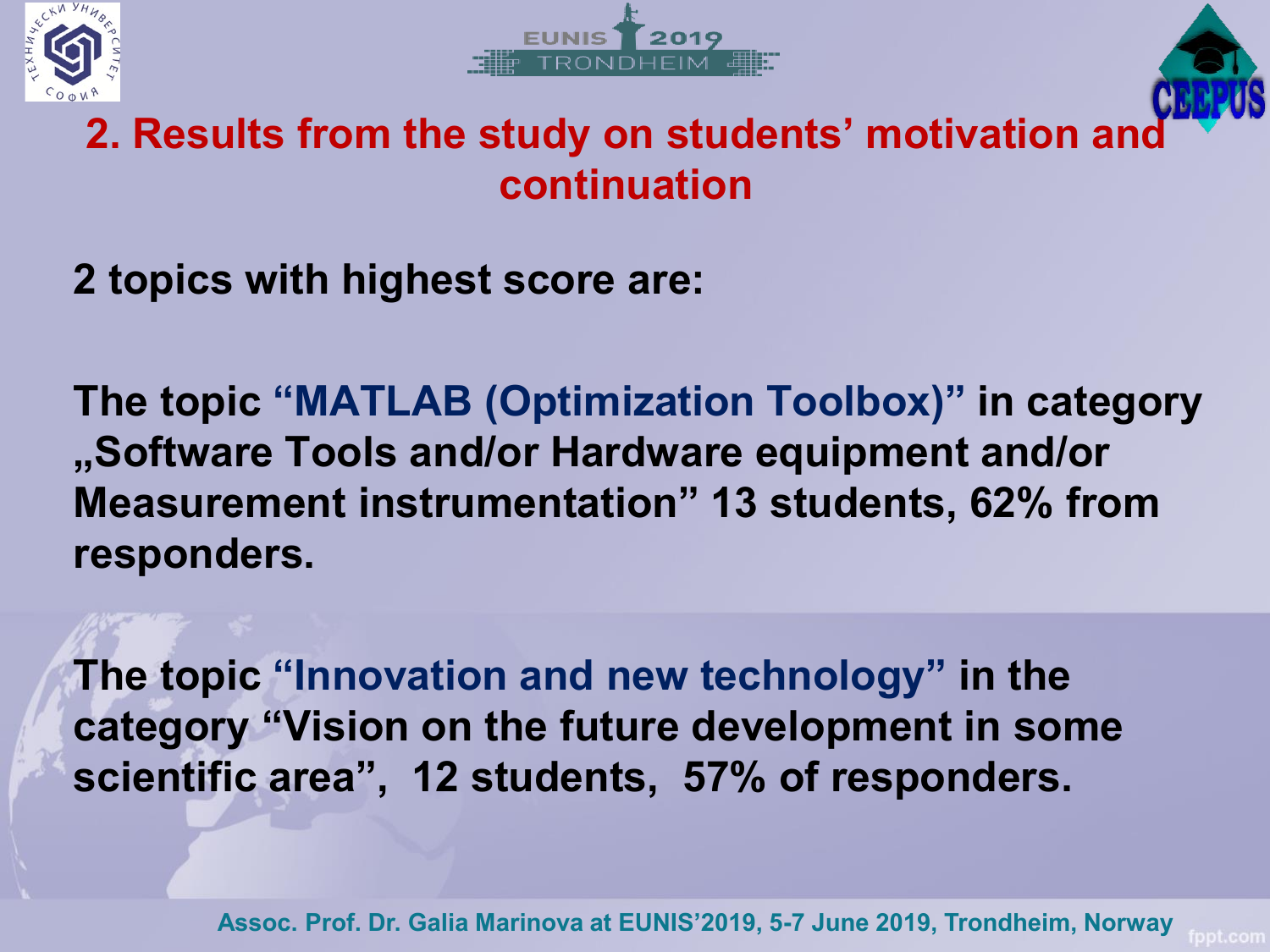





#### **Results from the study on students' motivation and continuation (1)**

- **Students have curiosity and interest to study the topics and tools proposed.**
- **Only one additional topic was added by a student.**

#### **Recommendation:**

- **Topics with more than 6 selections - for intensive study programs, like Summer schools organized in the network or International weeks.**
- **Topics with 1,2 selections for individual mobilities.**

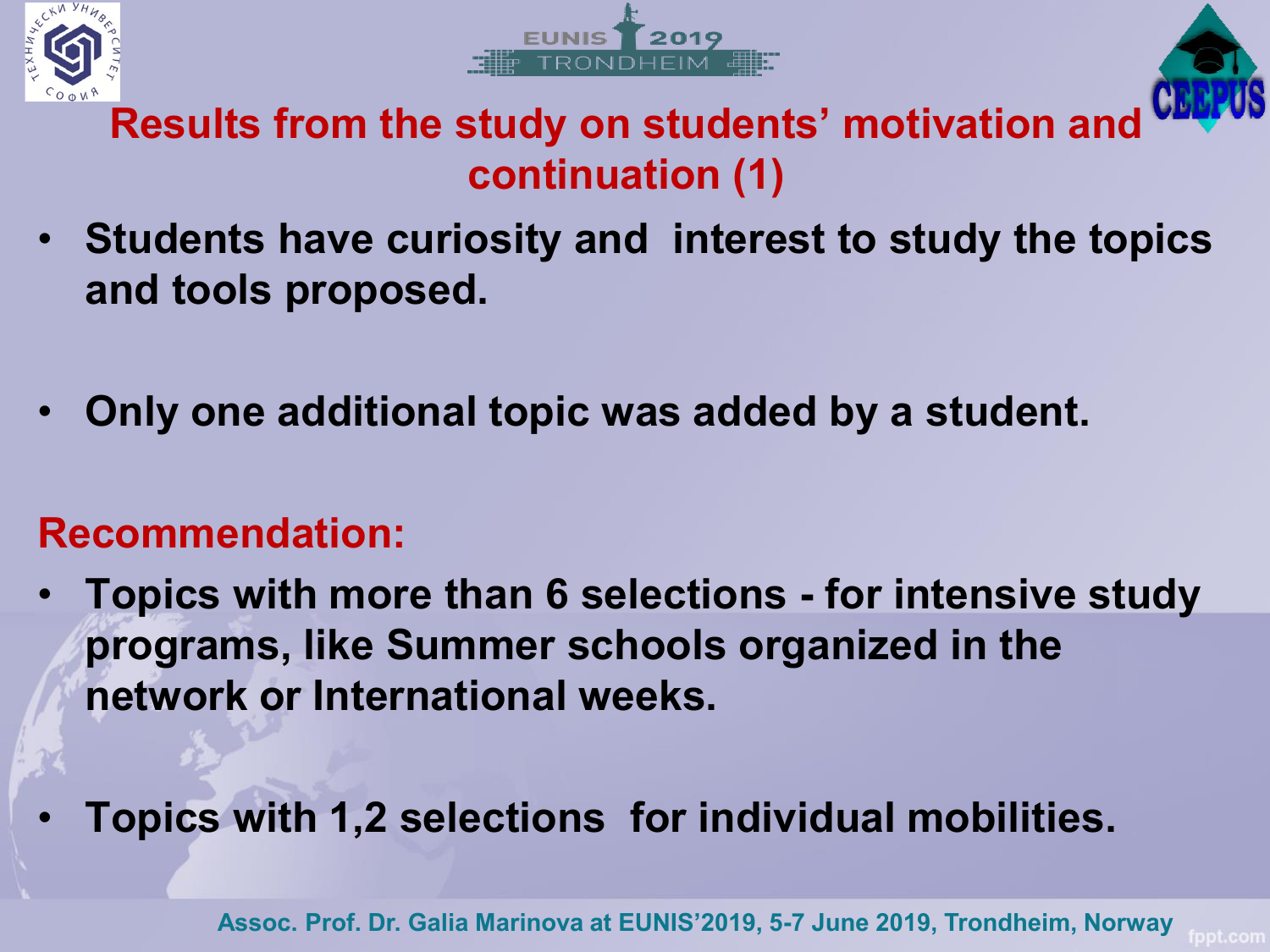





# **Results from the study on students' motivati[on](https://www.ceepus.info/default.aspx)  and continuation (1)**

- Main deficit identified small number of offers in the category "Social, environmental and Ethical aspects of scientific research nowadays".
- Round table and CEEPUS Leadership academia for students to focus further on students motivation.
	- Later the Knowledge base has grown to 160 topics
- Number of students-responders from new partners doubled.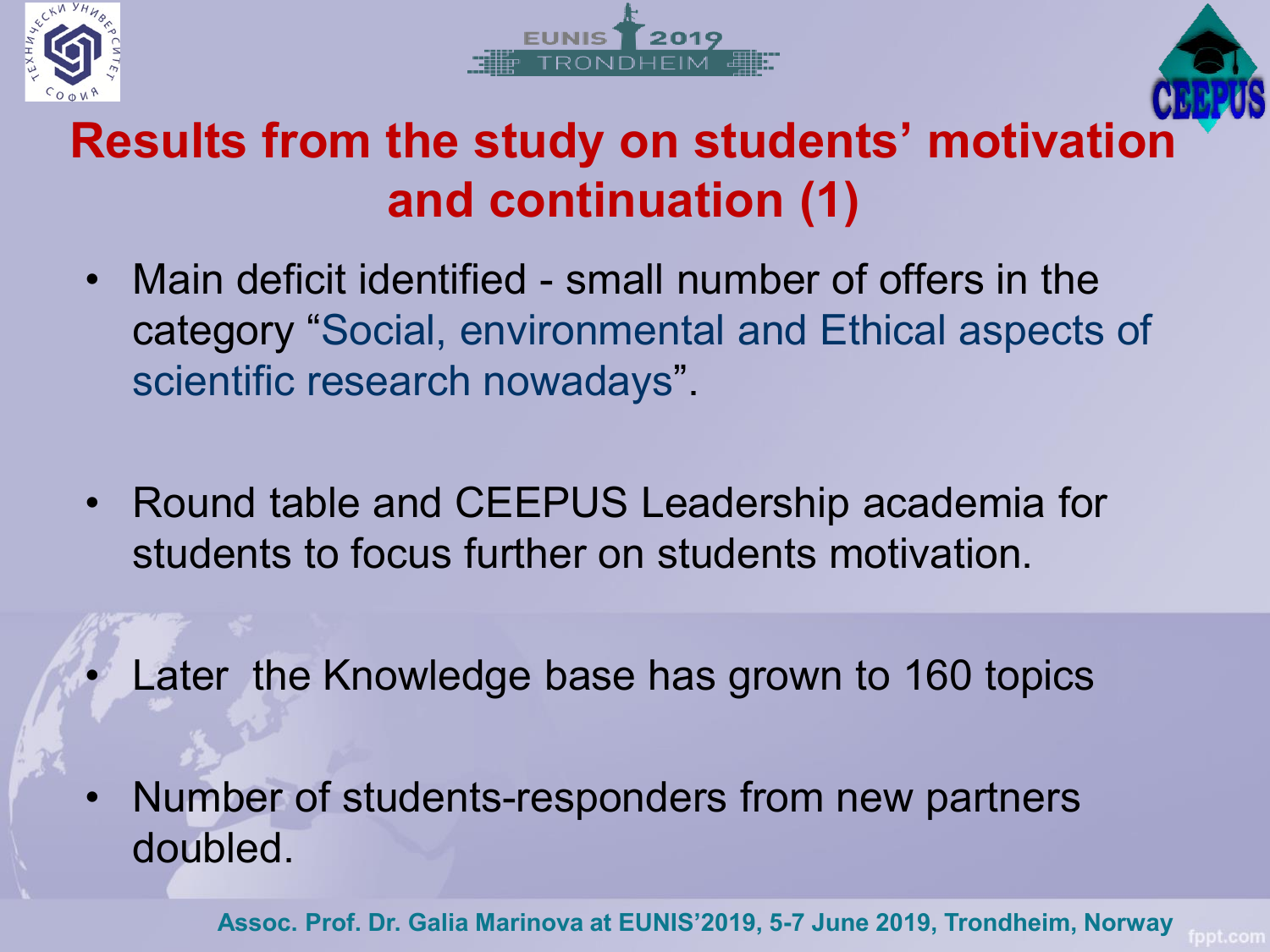





#### **3. Intensive study programs in the CEEPUS network**

**The results helped planning events, mobilities and intensive study programs in the network.**

**Ex. Planning the 11 days intensive study program of** 

**CEEPUS Summer School on "Modeling, simulation and Computer-aided design in Engineering and management" in University of Ljubljana in September 2017.**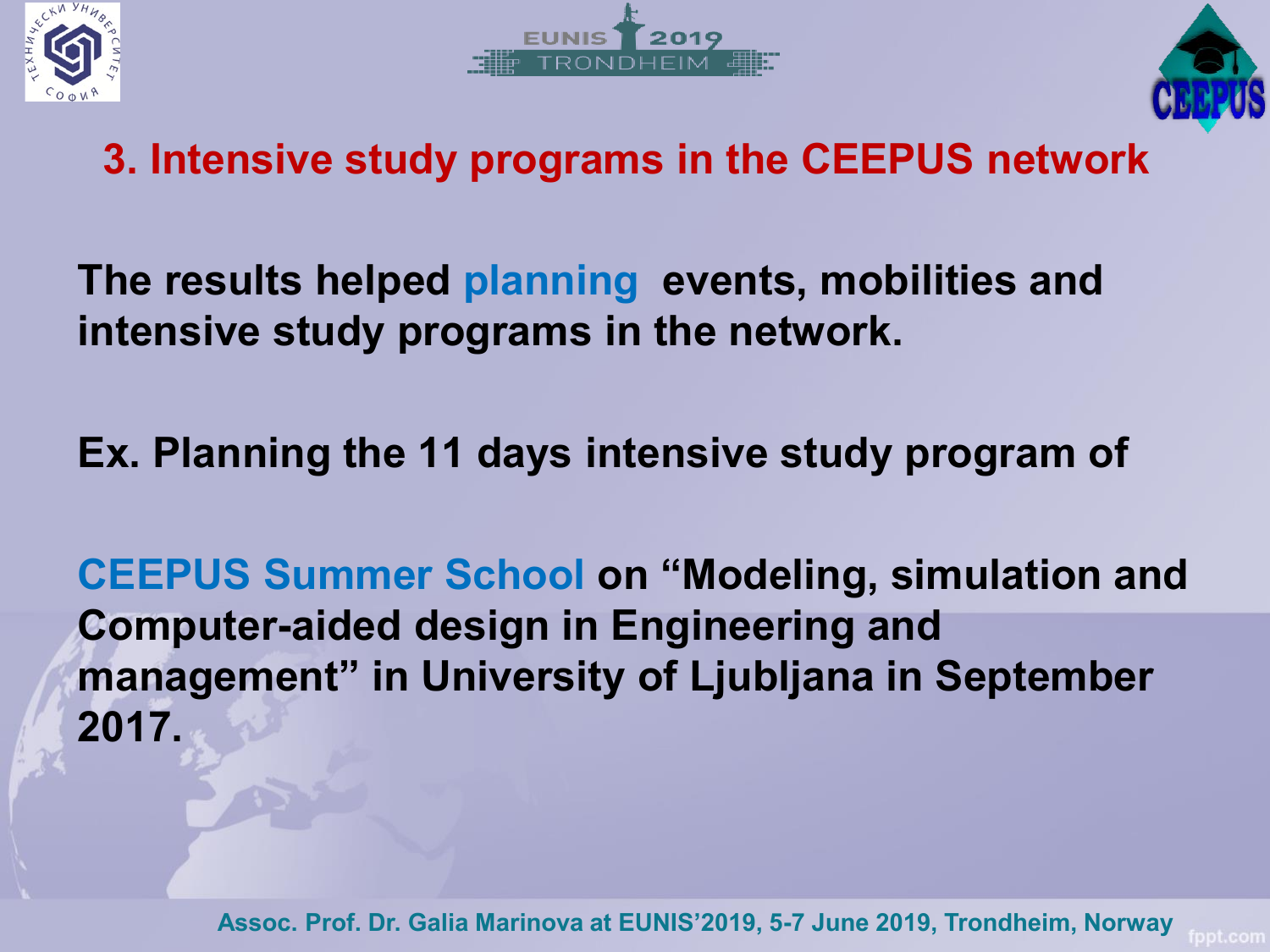





**Other intensive study program:**

- **Summer Academia in the University for Business and Technology, Pristina, Kosovo, organized annually in July, with**  contributions in the "Modeling and Simulation Summer **Academia".**
- **International Week organized annually by the University of Economics in Katowice (UEiK), Poland.** 
	- **Erasmus+ and CEEPUS granted teachers and students.**
	- **Students receive grades for the course that they have followed and they obtain 3 ECTS credits. Diploma supplement or certificates .**
	- **For the local students the courses are considered as regular optional courses and the grades enter in their diploma.**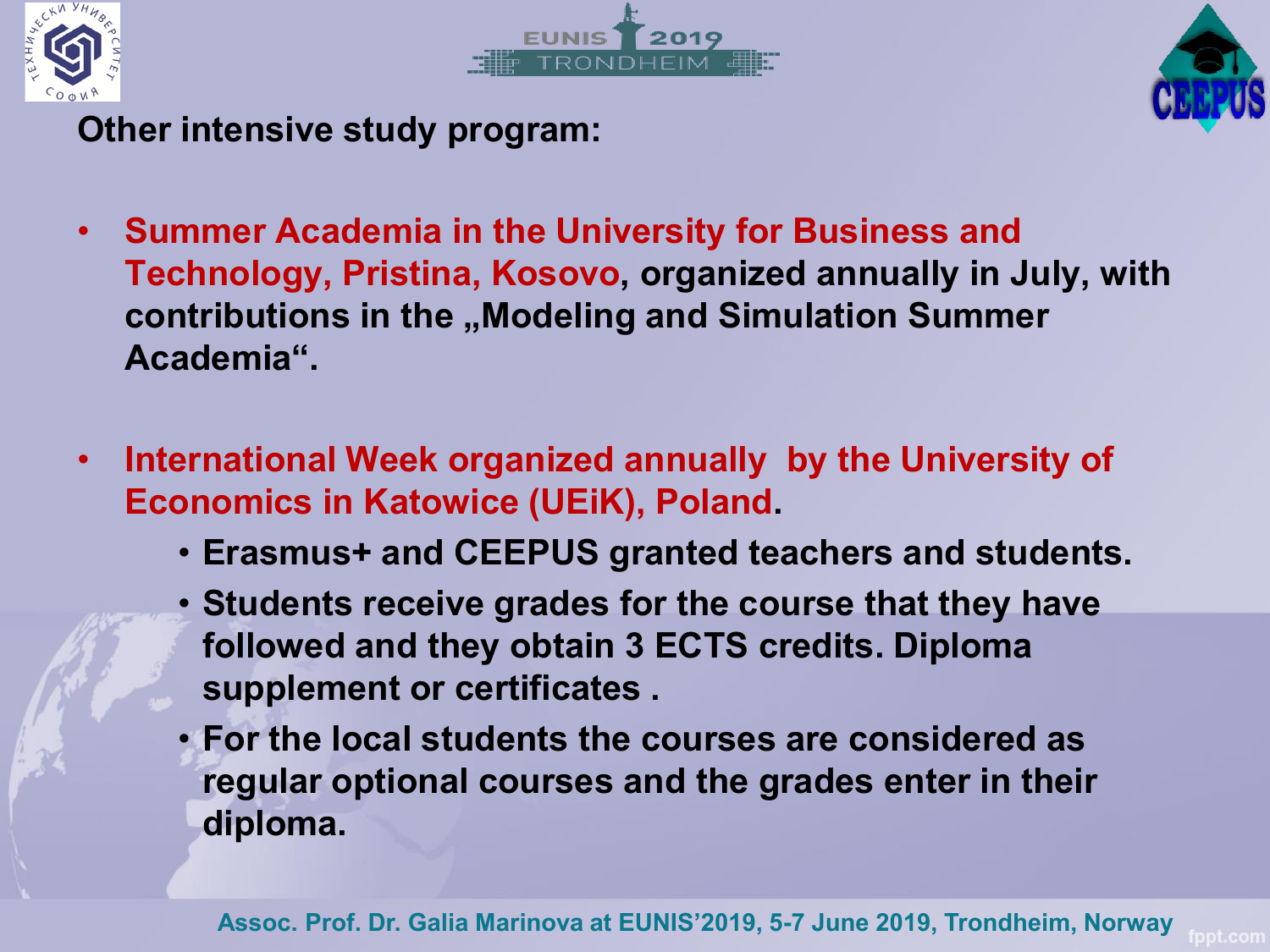





- **The number of teachers and students from the CEEPUS network involved in the International week in UEiK doubled and the satisfaction from teachers, students and local organizers is clearly expressed.**
- **Motivated by the positive polish example a partner decided to involve CEEPUS mobilities in 5th International week at the Faculty of Education, PALACKÝ UNIVERSITY, OLOMOUC, Czech republic in September 2019.**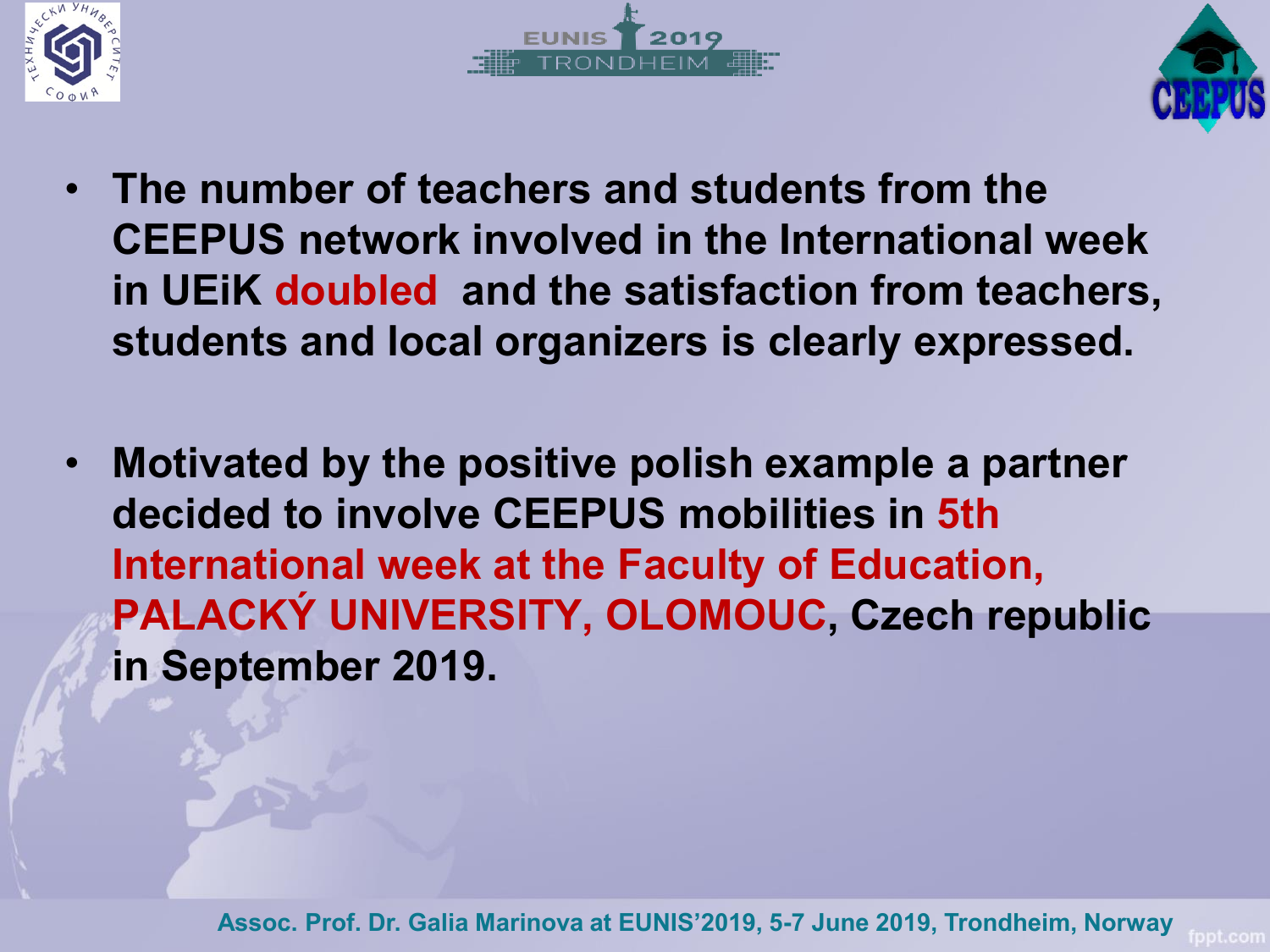





# **4. Joint programs in the CEEPUS network**

- **A. Joint Flexible course on Modelling, simulation and Computer-aided design in Engineering and Management**
- **B. Joint program "Thèse en cotutelle" on Modelling, simulation and Computer-aided design in Engineering and Management**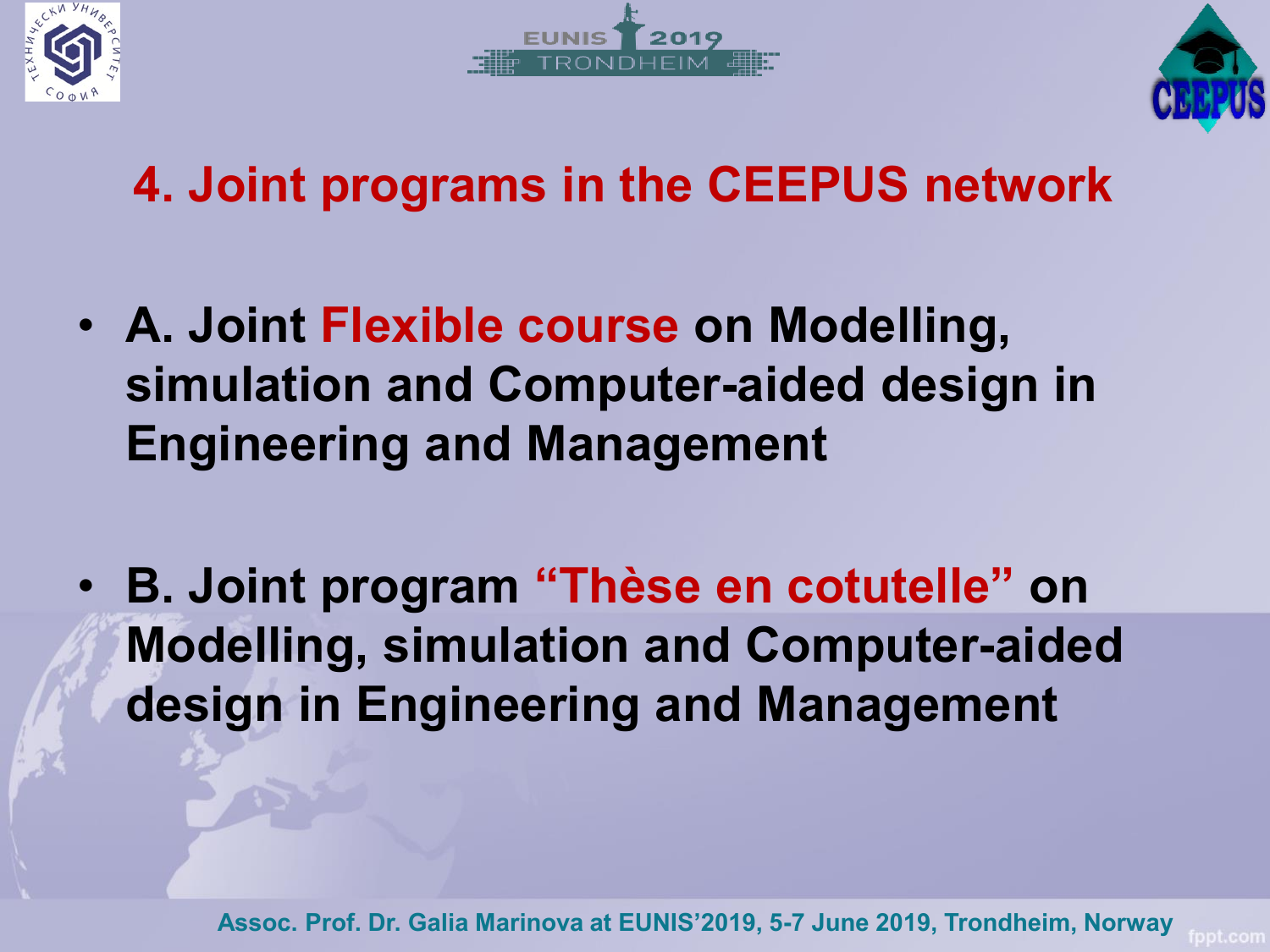





**A. Joint Flexible course on Modelling, simulation and Computer-aided design in Engineering and Management Innovative product in the network.**

**Way to organize the rich interdisciplinary knowledge in the network and to offer it to students from different universities.** 

**20 hours, 3 ECTS given by the host institution or/and by the network. Each professor proposes 6 hours: 3 hrs lectures and 3 hrs exercises and the last 2 hours for students' evaluation.**

**3 professors from the network go together in partner's institution, they give together the course.**

**Local and CEEPUS incoming students receive certificates with 3 ECTS for the concrete configuration of the course.**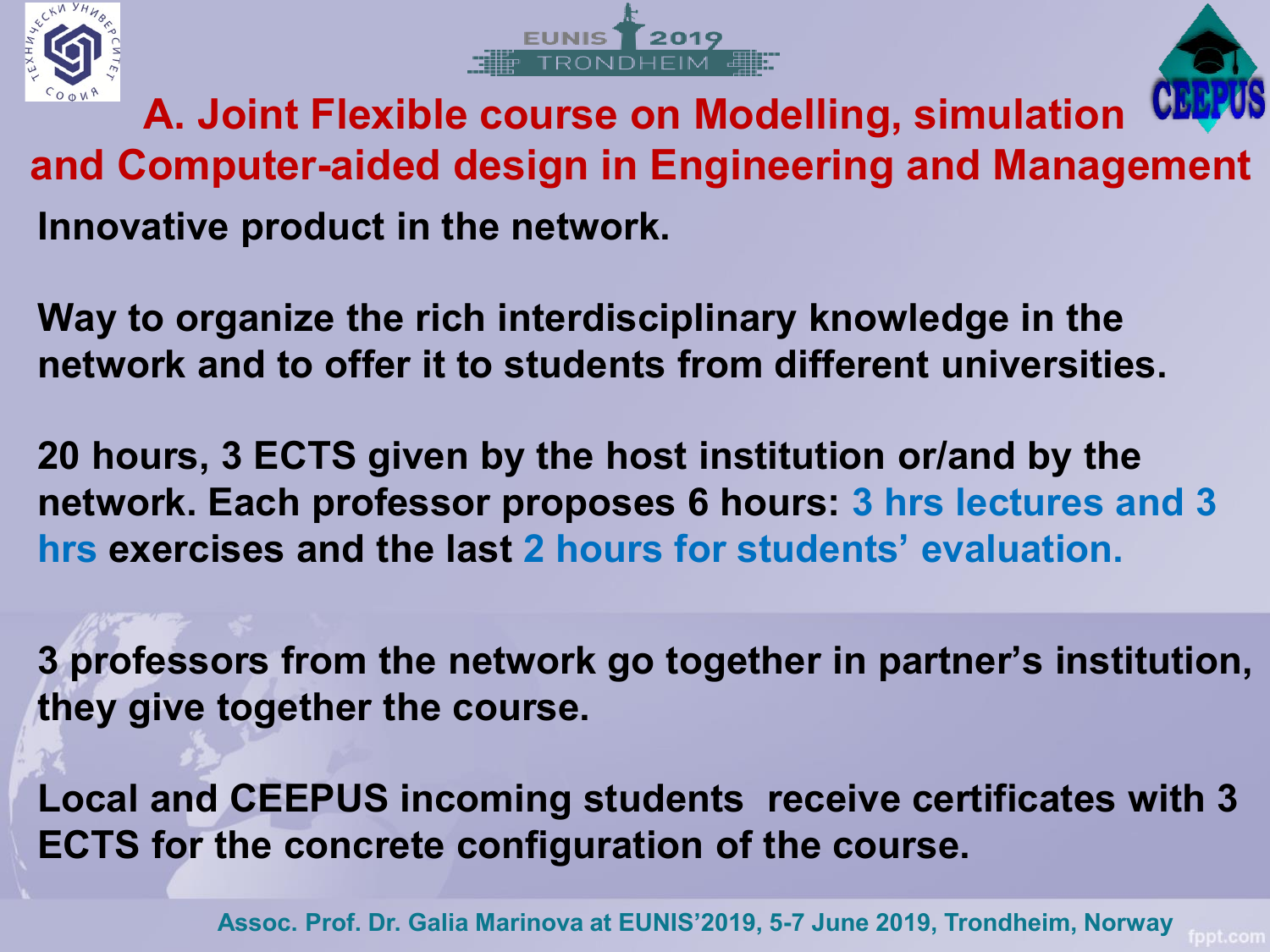





### **Structure of the Flexible course**

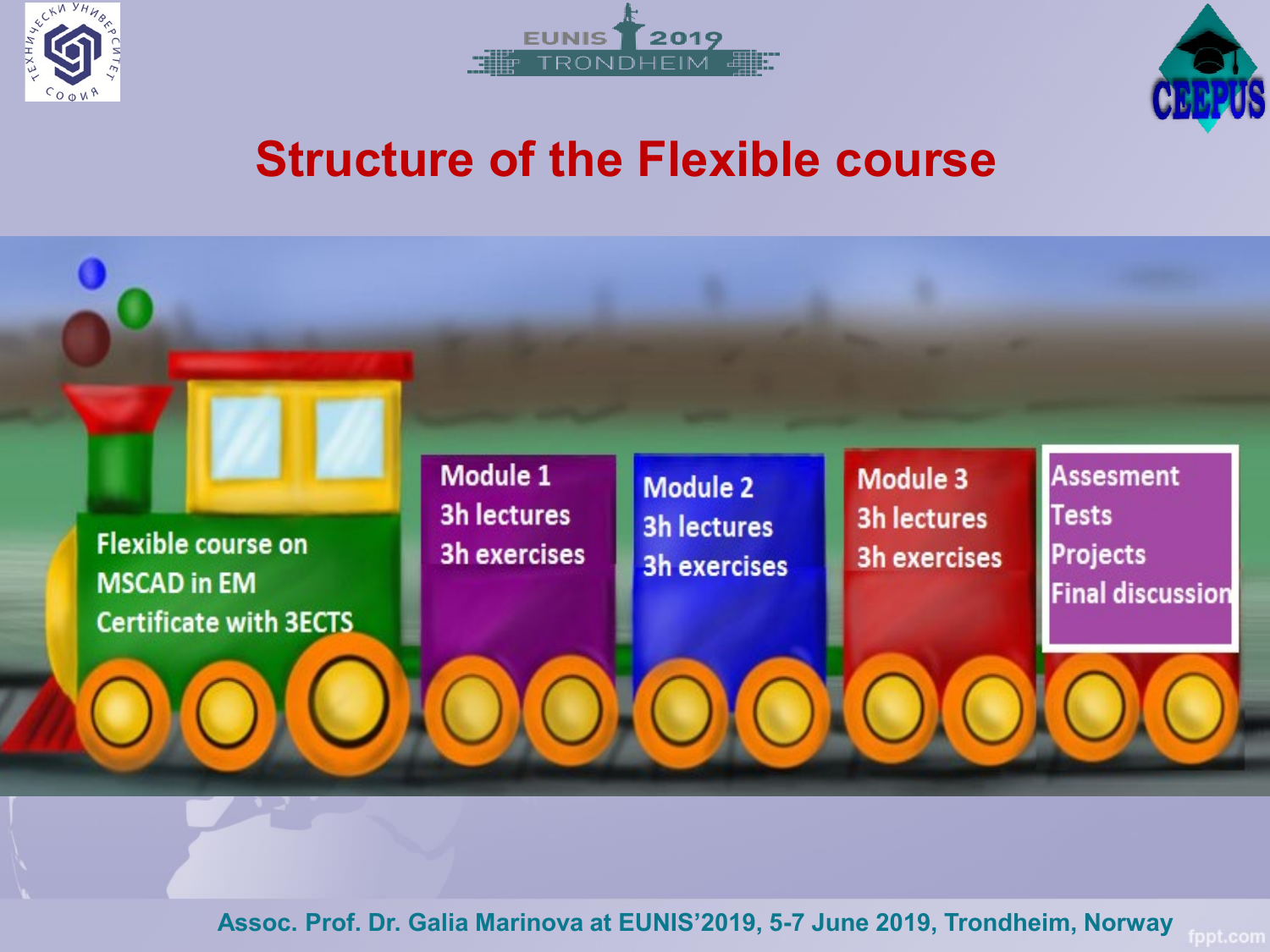





- A Pool with modules from the different teachers in the netw[ork is](https://www.ceepus.info/default.aspx)  formed. Based on the existing Knowledge-base
- Each teacher first proposes one module, then later 3 modules
- Modules are organized as follows:

#### **ModuleX\_TeacherX-indice, indice =1,2,3.**

Indices of the modules might focus on students with different background – electronics, management, mechanics, architecture or students at different levels – B, M, D or advanced students (who have already learned a Module from the teacher).

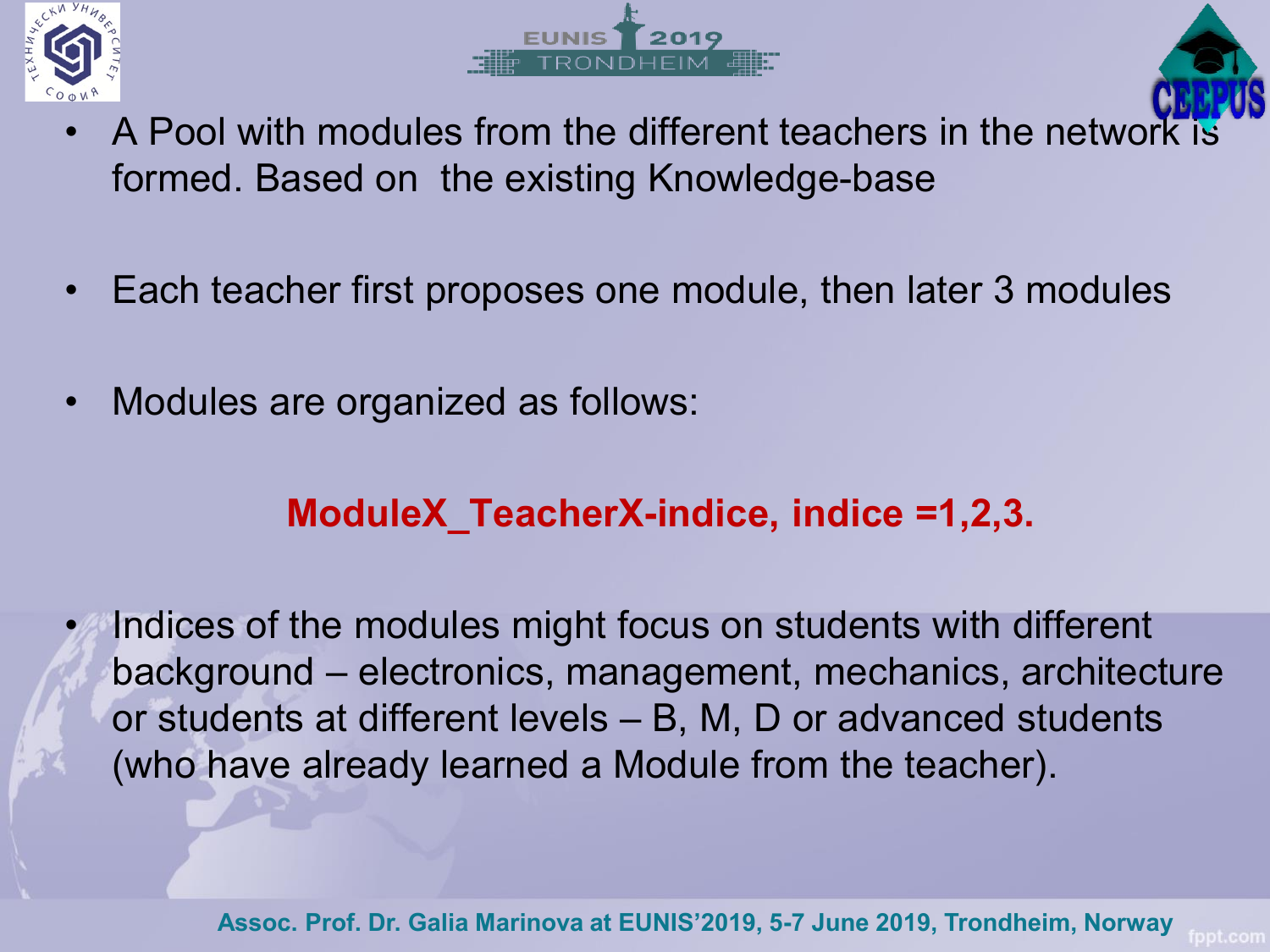





• **The potential of the network with 32 partner institutions is to have from 96 to several hundreds of modules.**

• **Large number of options for the Flexible course.** 

# • **First pilot course in Summer Academia in UBT, Pristina in July 2019**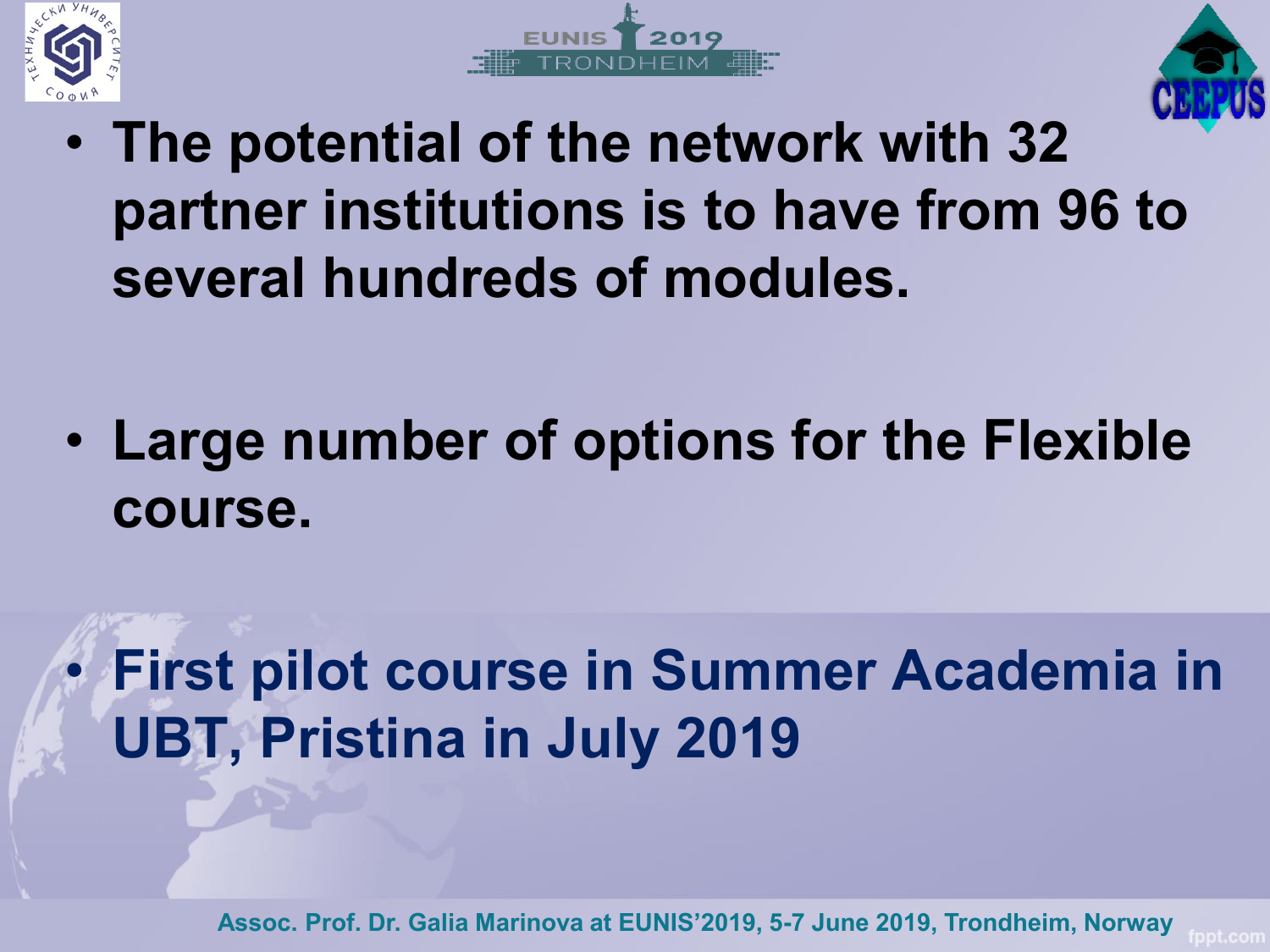





#### **B. Joint program "Thèse en cotutelle" on Modelling[,](https://www.ceepus.info/default.aspx)  simulation and Computer-aided design in Engineering and Management**

**6 partners develop the Joint program:**

- **Technical University-Sofia, Faculty of Telecommunications, Sofia, Bulgaria (since 2016)**
- **Faculty of Information Studies, Novo Mesto, Slovenia (since 2016)**
- **Institute for Information and Communication Technologies in Bulgarian Academy of Sciences, Sofia, Bulgaria (since 2016)**
- **University for Business and Technology, Pristina, Kosovo (since 2016)**
- **Technical University-Sofia, Faculty of Automatics, Sofia, Bulgaria (since 2018)**
- **University of Economics in Katowice, Katowice, Poland (since 2019)**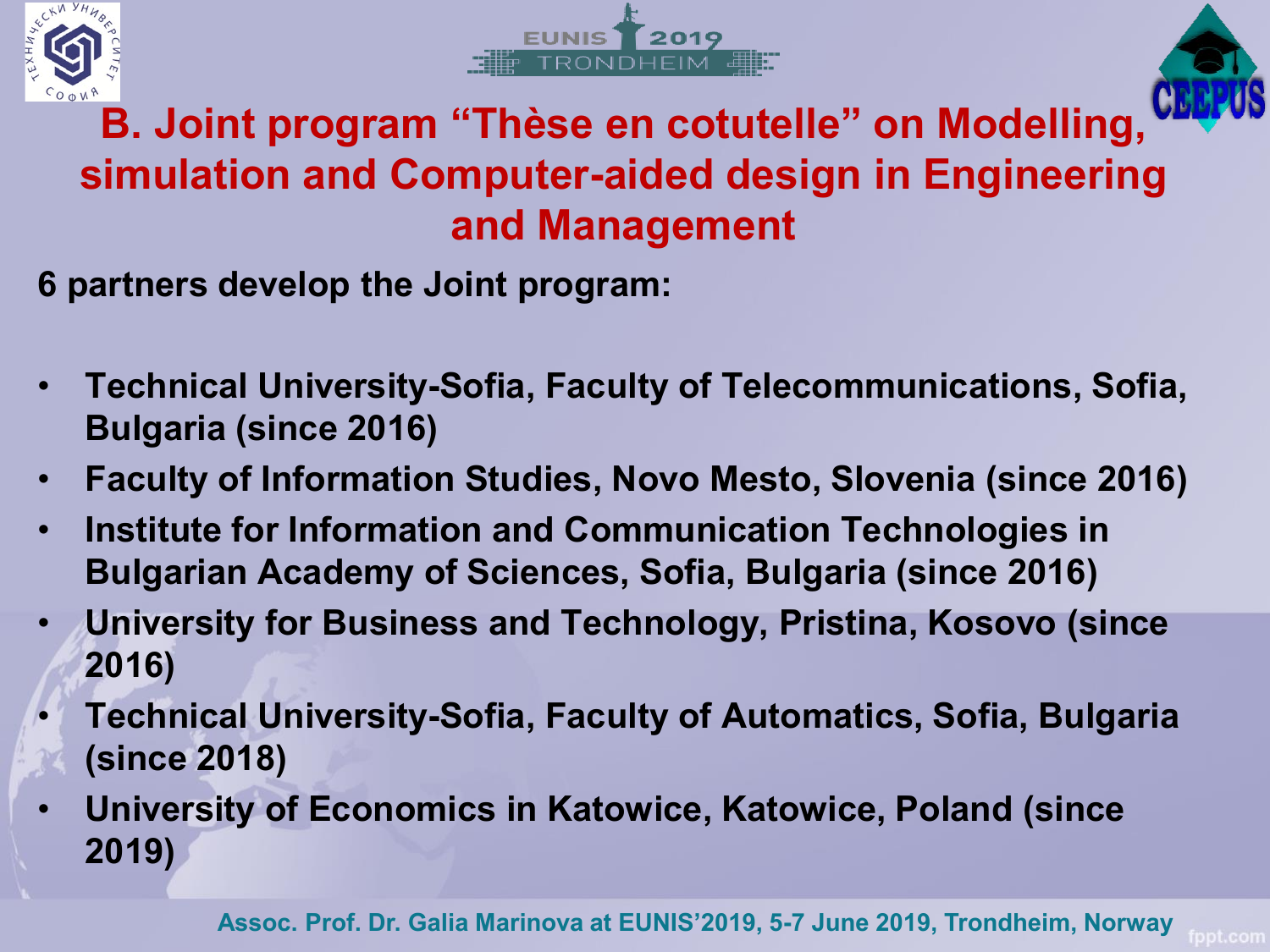





### **4 Courses developed (20 hours, 5 ECTS):**

- "Advanced Computer-aided design tools in telecommunications", assoc. prof. Dr. Galia Marinova, Faculty of Telecommunications in TUS, Sofia Bulgaria
- "Quantitative and qualitative modeling", assoc. prof. Dr. Blaz Rodic in FIS, Novo Mesto, Slovenia
- "Advanced optimization methods in the management", assoc. prof. Dr. Vasil Guliashki in the Institute of Information and Communication Technologies, Bulgarian Academy of Sciences, Sofia, Bulgaria
	- "Advanced modeling methods in economics". developed by prof. Dr. Edmond Hajrizi in UBT, Pristina, Kosovo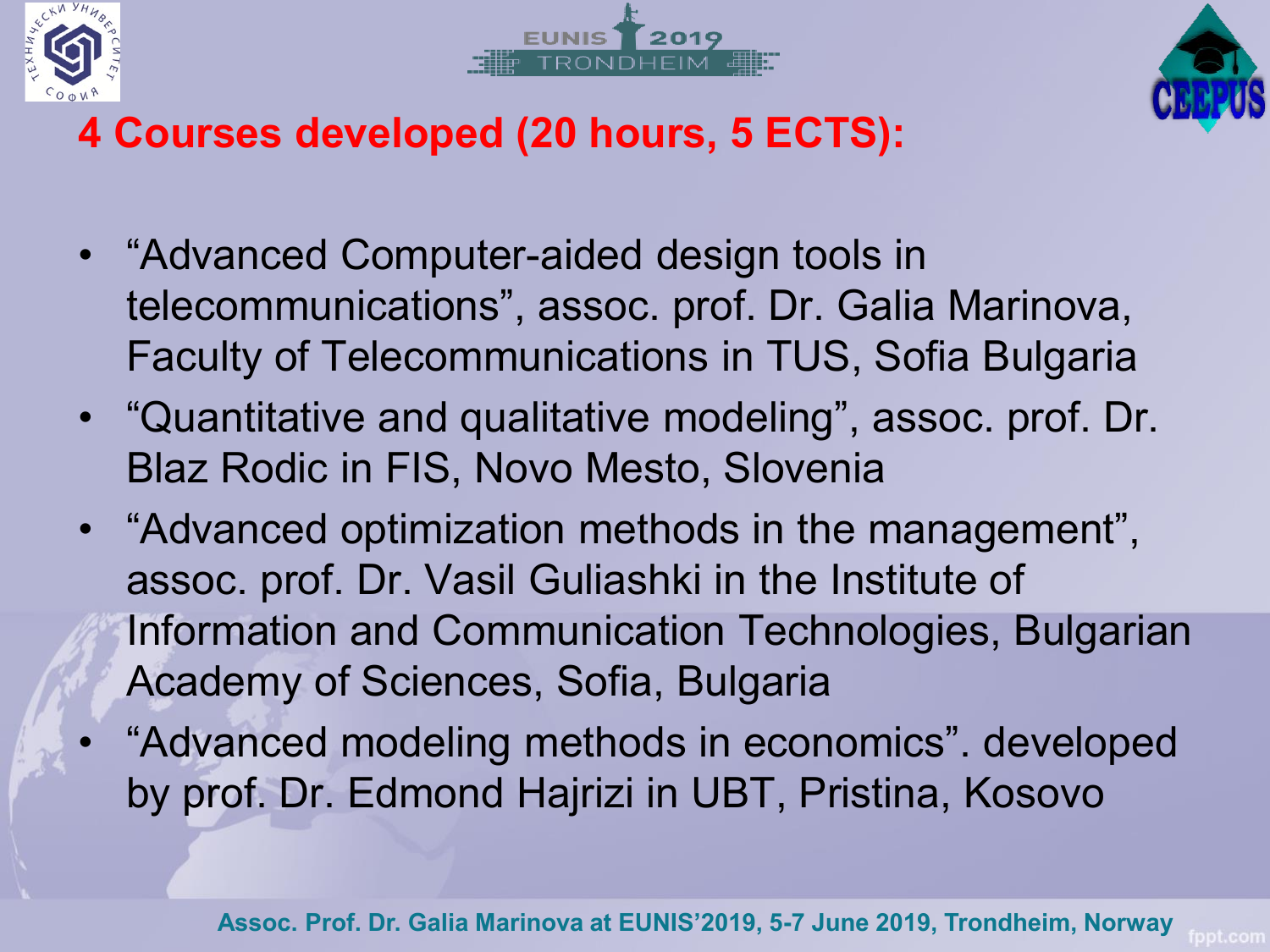





# **2 courses currently developed**

- **"Modelling and Simulation in Automatic Control", assoc. prof. Dr. Teofana Puleva from Faculty of Automatics, TUS, Sofia, Bulgaria**
- **"Virtual leadership in research projects", by prof. Dr. Malgorzata Pankowska from University of Economics in Katowice, Katowice, Poland**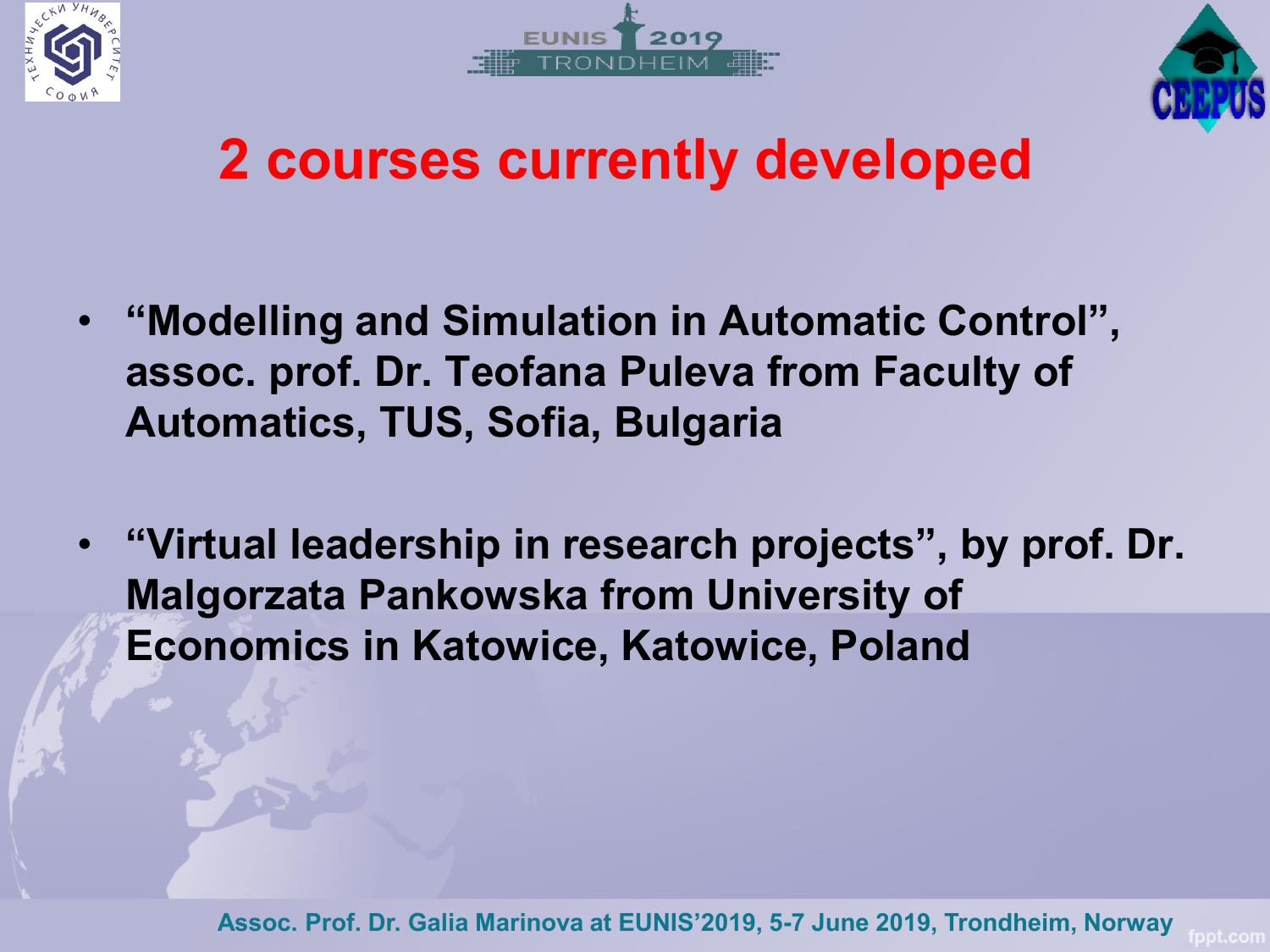





**Probation with the first doctoral student from University "Alexander Moisiu", Durres, Albania, enrolled in TUS in March 2018** 

- Later a co-supervisor was nominated from VUT, Vienna, Austria and UBT, Pristina, Kosovo.
- During the first year the doctoral student passed 3 exams in joint commissions
- CEEPUS mobilities were awarded to her to study courses in UBT, Pristina, TUS, Sofia and FIS, Novo Mesto Slovenia.
- She was also supported to prepare and submit papers with her supervisors, on 2 conferences in Bulgaria and in Hungary.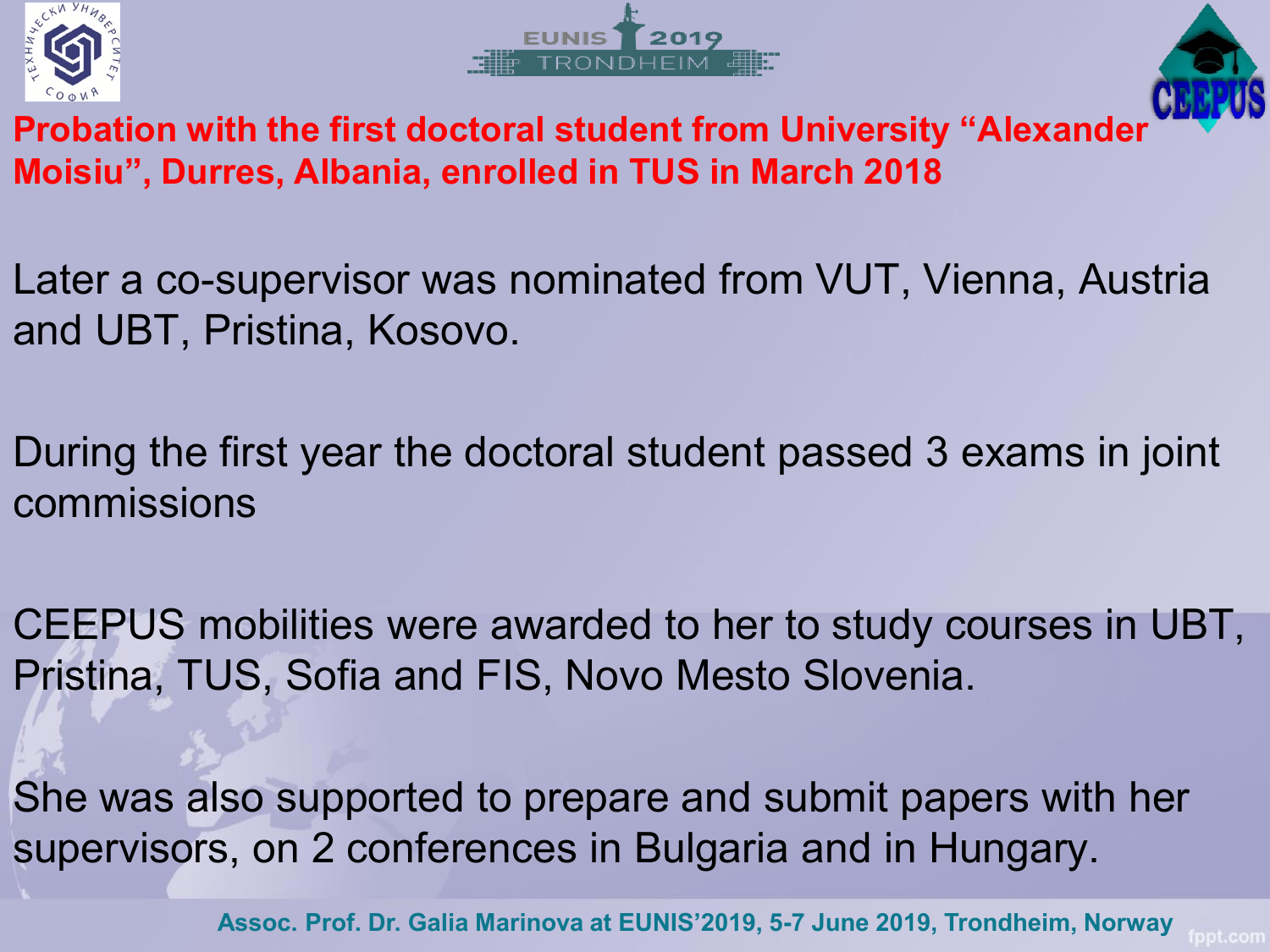





**CEEPUS Leadership Academia for Students** 

Motivated by the results of the survey, the network organized it in University of Maribor, Slovenia, in June 2018.

The main goal was to make students express themselves.

They were grouped in teams (one local Slovenian student and one foreign incoming student) and developed projects.

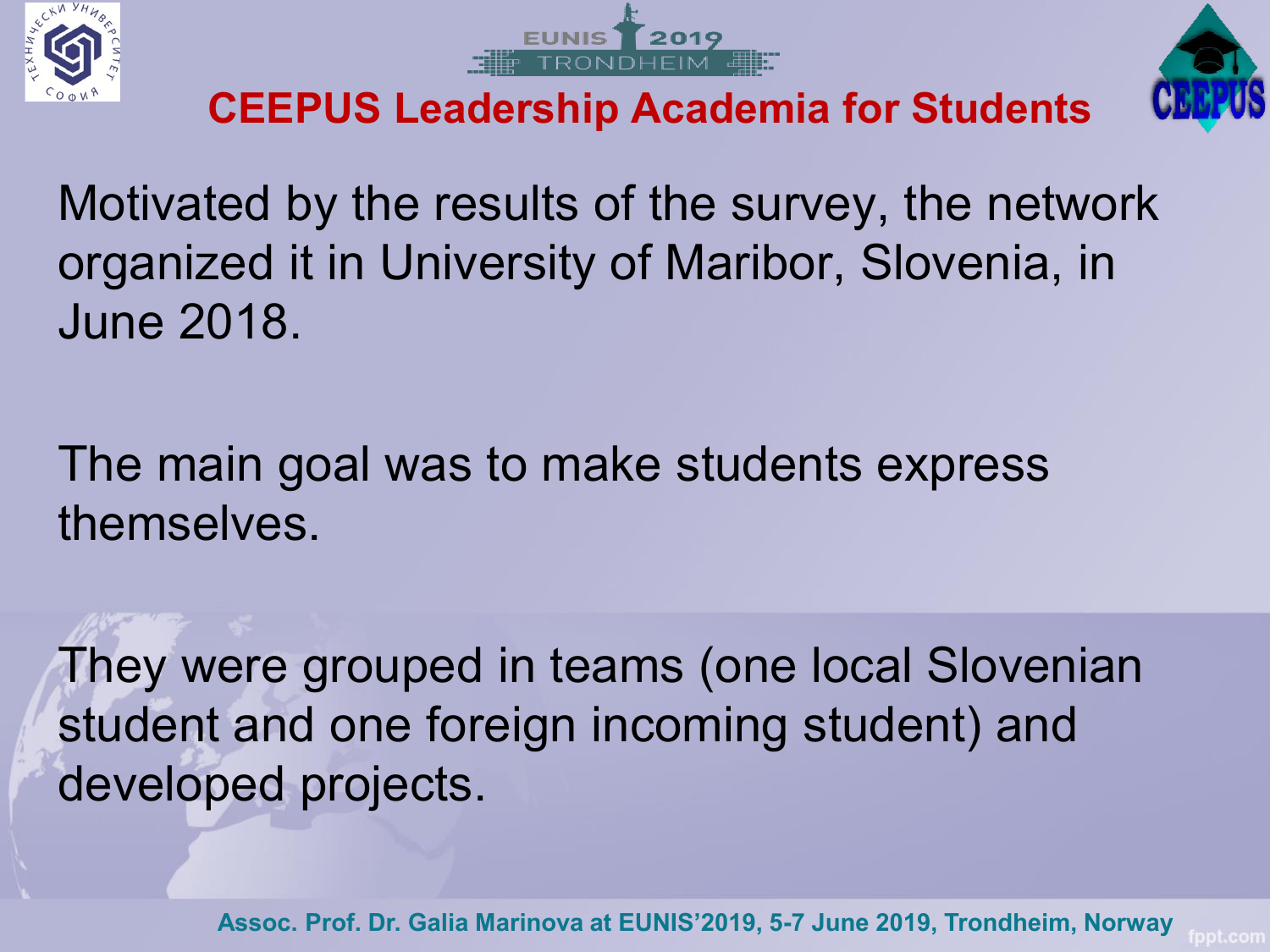





#### **List of projects**

- Web site development for the CEEPUS Leadership Academy in Free Web site developer (ex:Wix).
- What motivates/demotivates me to become engineer and/or manager?
- Impact of international exchange, programs like Erasmus and CEEPUS on students motivation to study engineering and management
- What I want to study in Engineering and/or Management?
- What are the expectations and the inspiration to study Engineering and Management? What's the case for young women?
- How studying Engineering and/or Management will help me to influence social, ecological and political development?
- The importance for Engineering and Management Studies for my country and for Europe.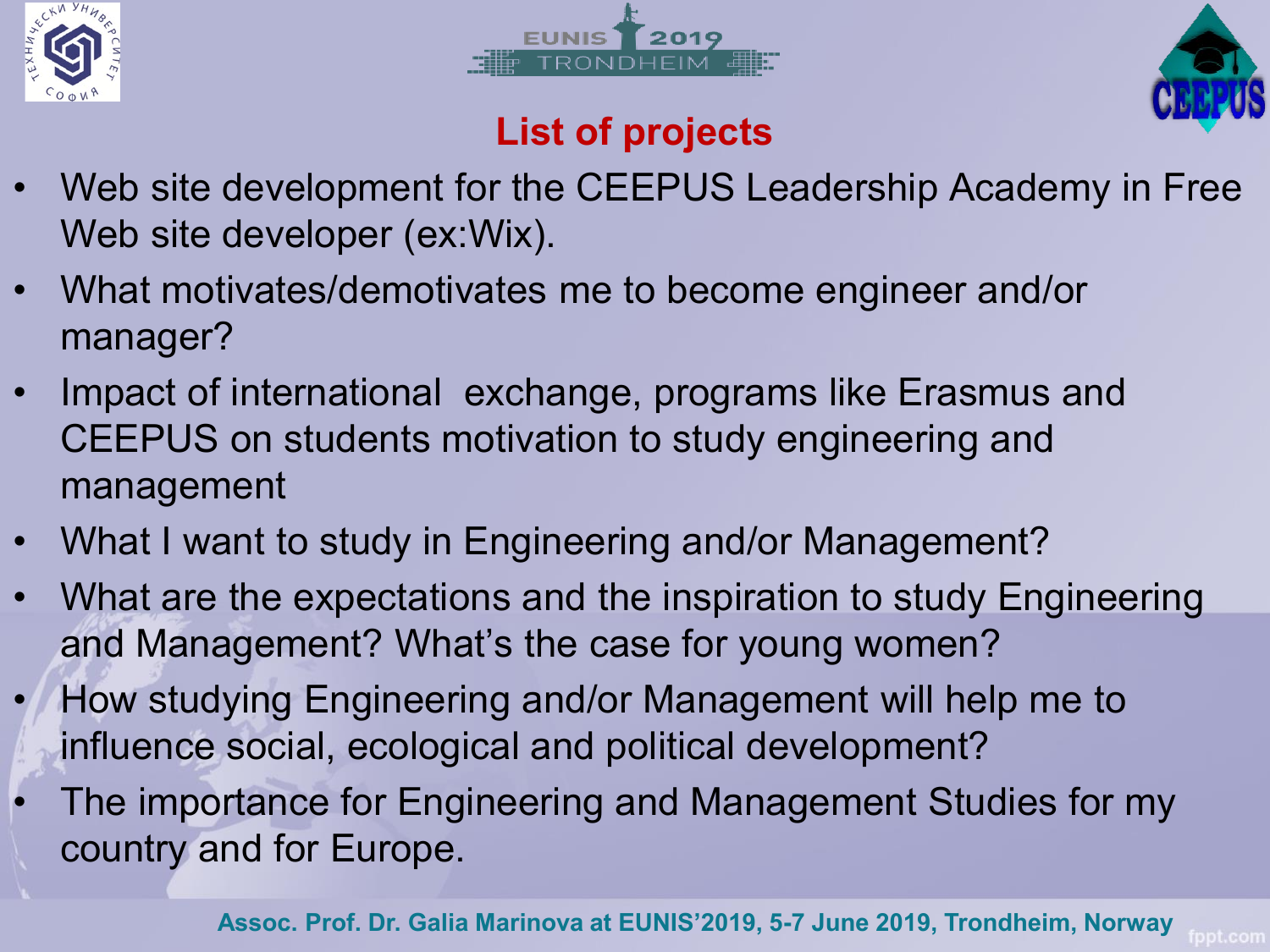





**The teams had consultations with the lecturers in the Academia.**

**Then they presented the projects to an audience of students and lecturers in the Academia.** 

**Each project was followed by a discussion.** 



**The start of the CEEPUS Leadership Academia for students in Maribor**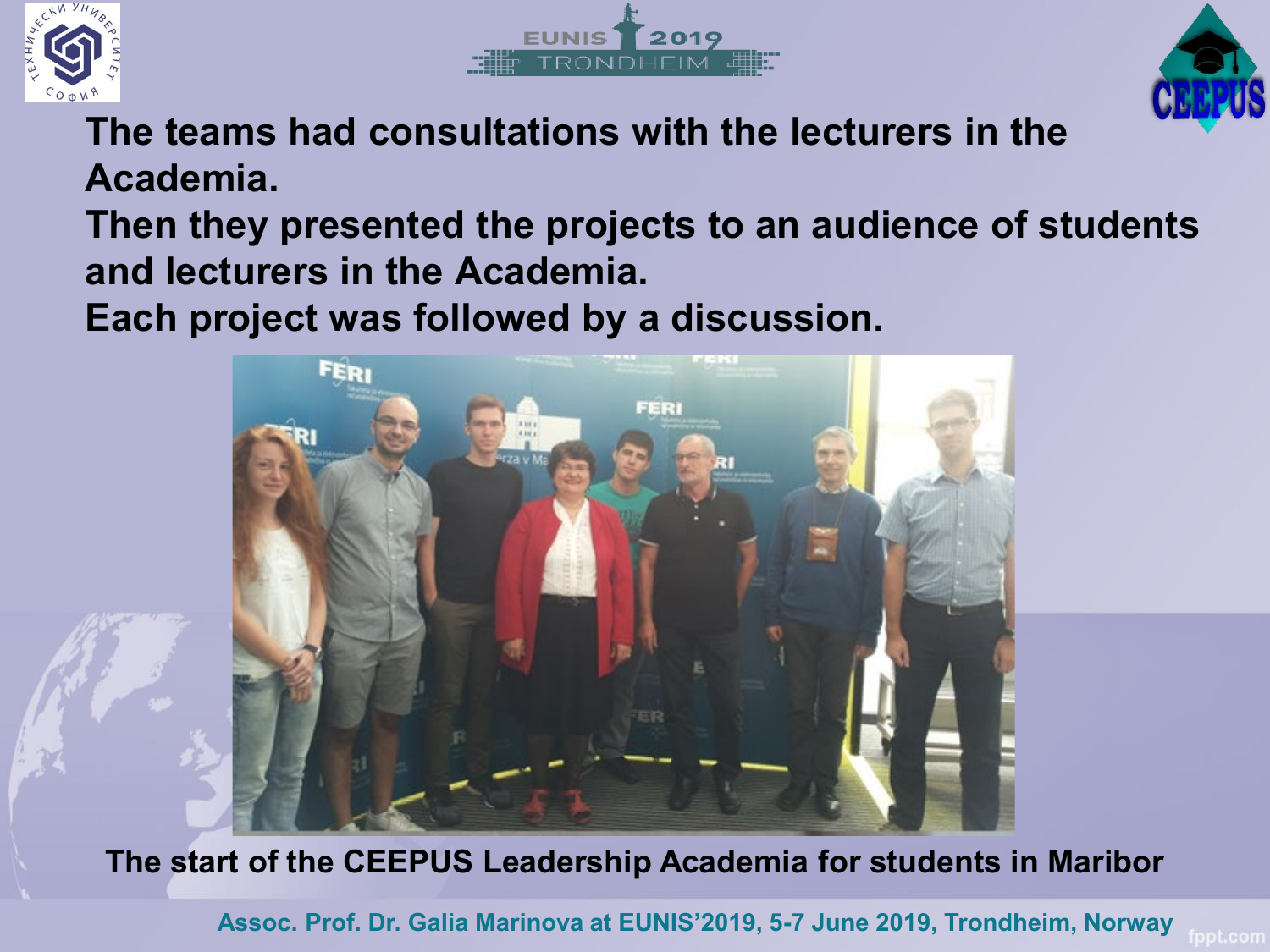





# **Observations at CEEPUS Leadership Academia**

**Very strong interest from students to express themselves, to be creative, to comment the educational process.** 

**Students are strongly influenced by inspiring and successful lecturers, they are willing to meet such lecturers, to discuss with them and to follow their example.** 

**Students want to communicate with the lecturer, they have what to say.** 

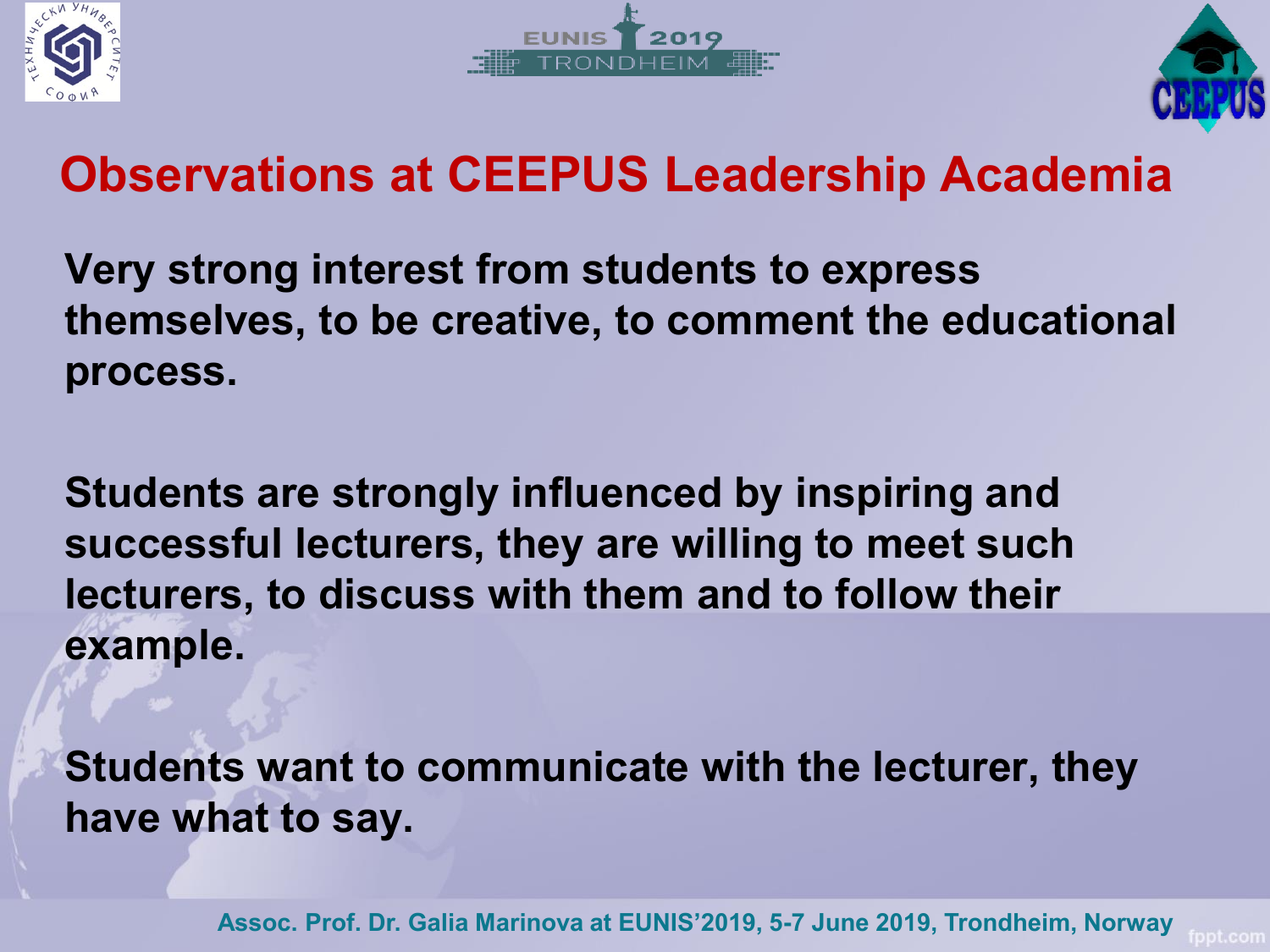





# **Observations at CEEPUS Leadership Academia**

**The first preliminary presentation on the projects developed by students has shown a bit boring content. They included mainly what they were thinking that teachers want them to say.** 

**The teachers consulting the students pushed them to go deeper, to implement critical thinking, to analyze what is wrong, what is failing, why motivation was sometimes missing, why some of them are very difficult to participate in mobilities or why some of them are too superficial in their studies.**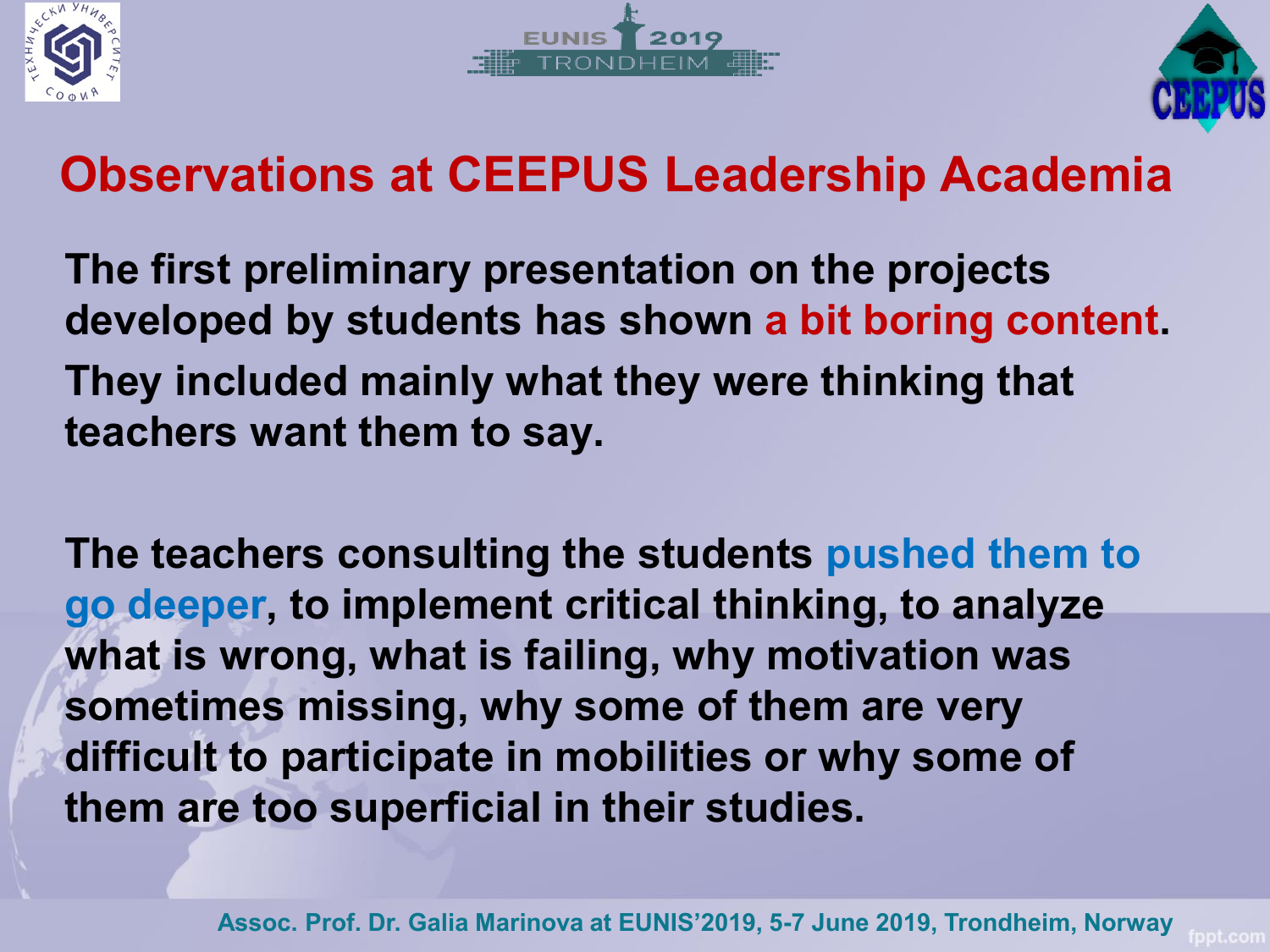





**Observations at CEEPUS Leadership Academ[ia](https://www.ceepus.info/default.aspx)**

**The final content of the students' projects was much more mature, more franc and informative, more critical and much more interesting for the audience.**

**At the end of the CEEPUS Leadership Academia the Students produced a Poster of the academia and presented it on the IWSSIP'2018 conference which took place in Maribor at that time.** 

**They disseminated their work to the participants of the conference from different countries and continents.** 

**Students need to be encouraged and supported in expressing their position in a way to be heard, they need to be supported to be active citizens. Assoc. Prof. Dr. Galia Marinova at EUNIS'2019, 5-7 June 2019, Trondheim, Norway**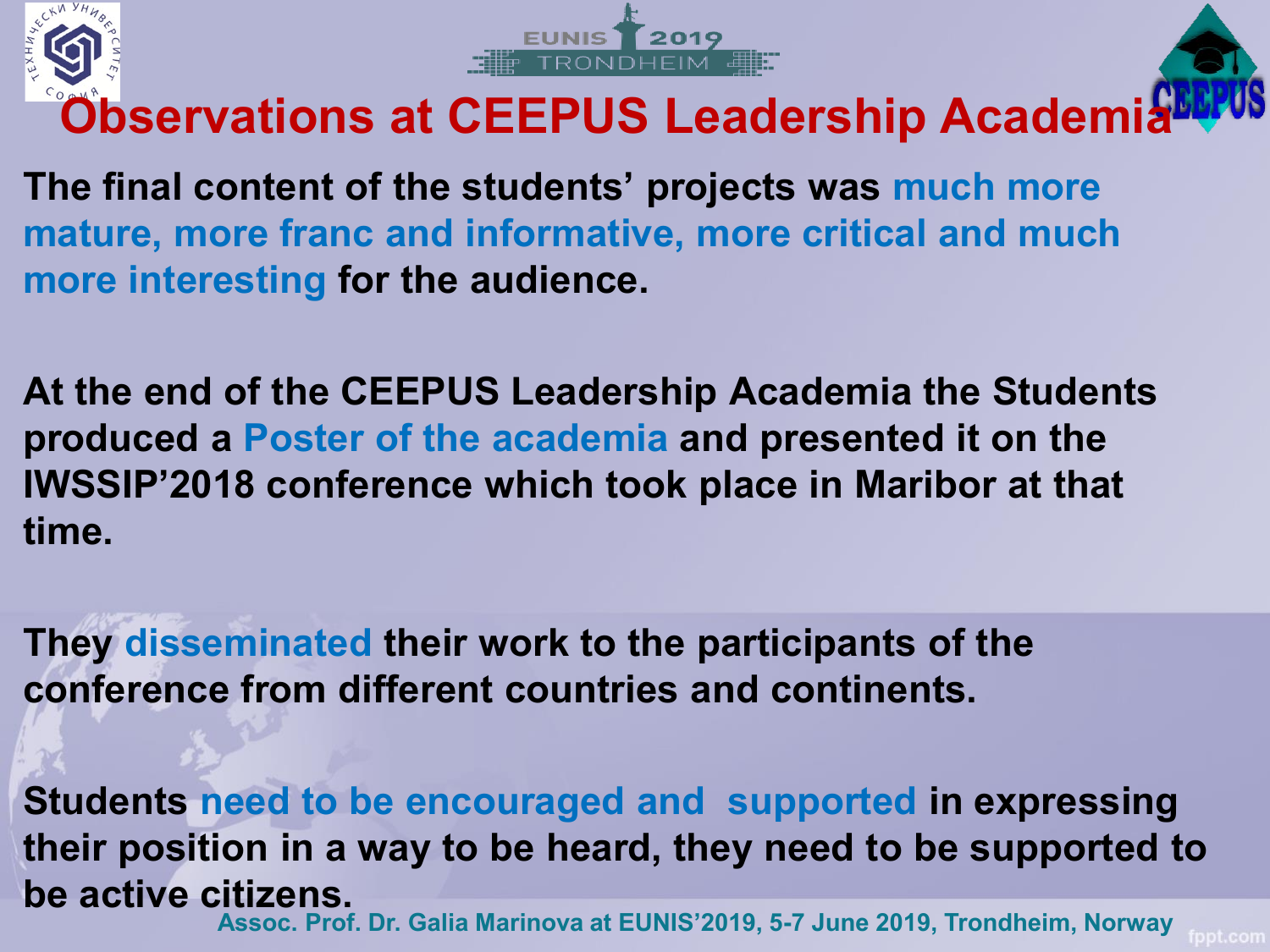





#### **Poster realized by students**



**Poster presented at the "25th Int. conference on systems, signals and image processing IWSSIP'2018" in Maribor**

What you do in **CEEPILS?** · Work-on-projects - Develop presentation skills - Understand leadership and management - Meet with people from different

What impressed us? -See new places and cultures. How students from Marther develop their brojecty Leadership styles

As students taking part in CEEPUS it is interesting to meet new culture and to create new friends while at the same time we have the possibility to develop our skills and generate new ideas

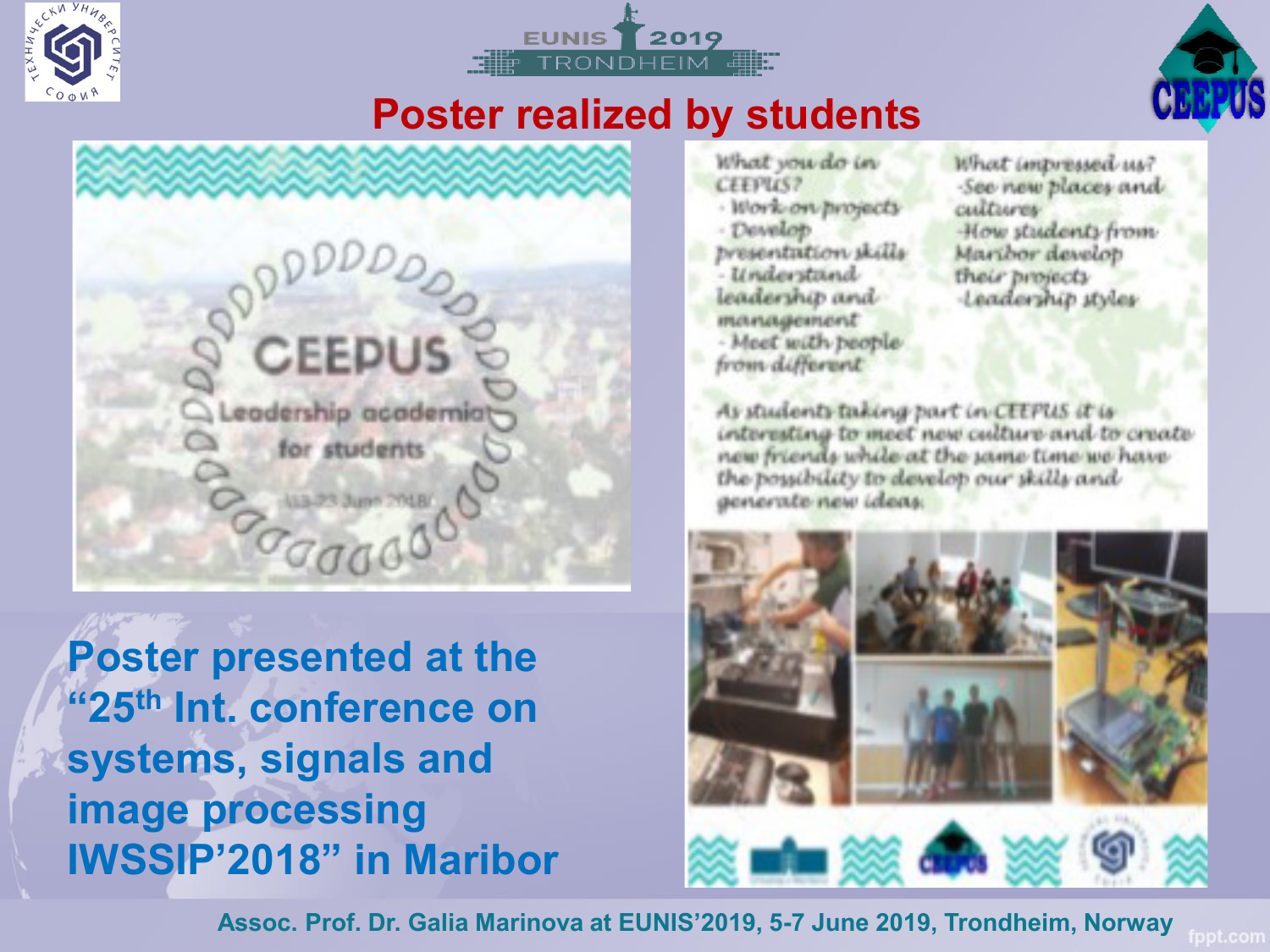





#### **6. Impact on students' motivation and further challenges**

**Students need and want to talk to their teachers and colleagues on academic topics.** 

**Students have motivation to study but they want to be an active agent in the academic process.** 

**They search inspiration in their teachers and they need the space to create.** 

**Students like both to cooperate and to compete.**

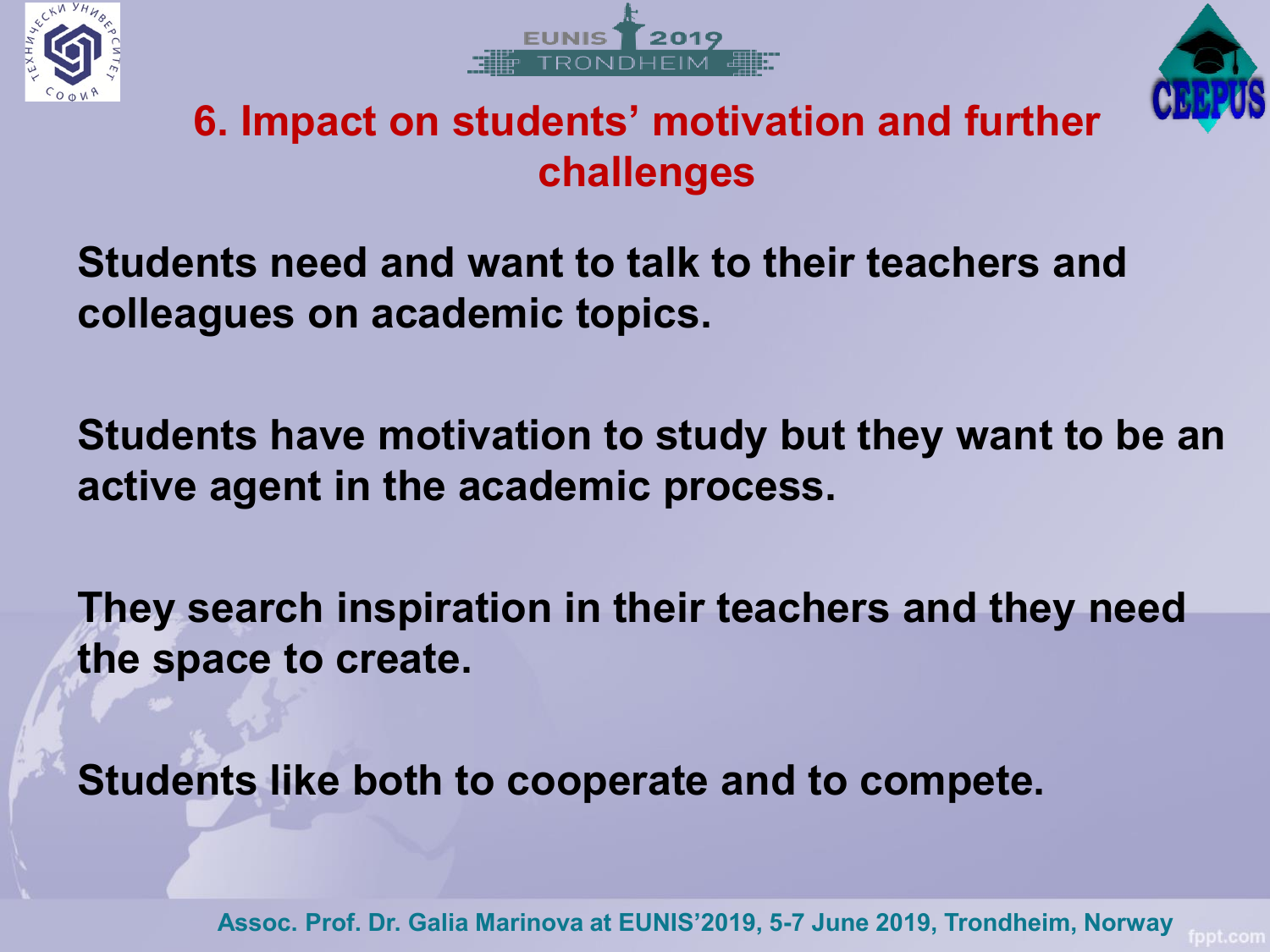





**Impact on students' motivation**

**A report from the Academia was elaborated.**

**It was sent to all teachers in the network and also to administrators in the partner institutions in the network.** 

**These results are used for better defining intensive study programs (Summer schools, Elective courses, International weeks, etc.).**

**During the 3 years of the network the number of students taking part in the activities of the network doubled and the number of requests from students, on incoming events in the network, increased considerably.** 

**In parallel, students participating in the CEEPUS network increased the grades in their regular studies, because it helped them to be better organized and competitive.**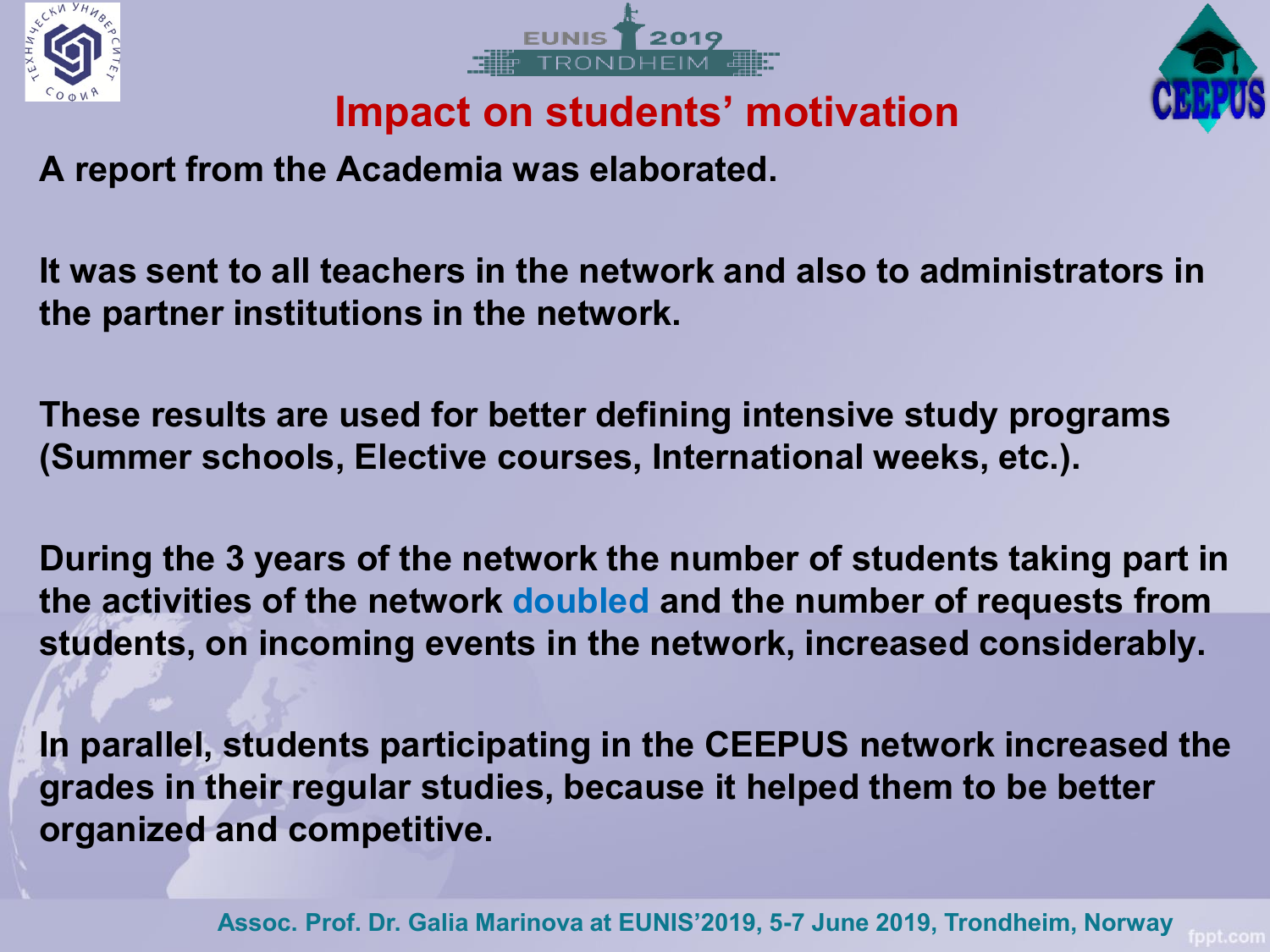



#### **Challenges**



- **CEEPUS region is composed from countries with dramatic recent conflicts;**
- **Communication is still hard between their representatives, both teachers and students.**
- **In some countries, institutions are not facilitating the CEEPUS exchange.**
- **Countries, like Austria and Slovenia, which have a very well organized CEEPUS exchange system, face difficulties in inspiring their students to realize mobilities.**
- **The network is making efforts to overcome all these challenges with determination and patience, in order to achieve more uniformity and to prove that partners from all 15 countries in the network can find satisfaction, gain and interest in this cooperation.**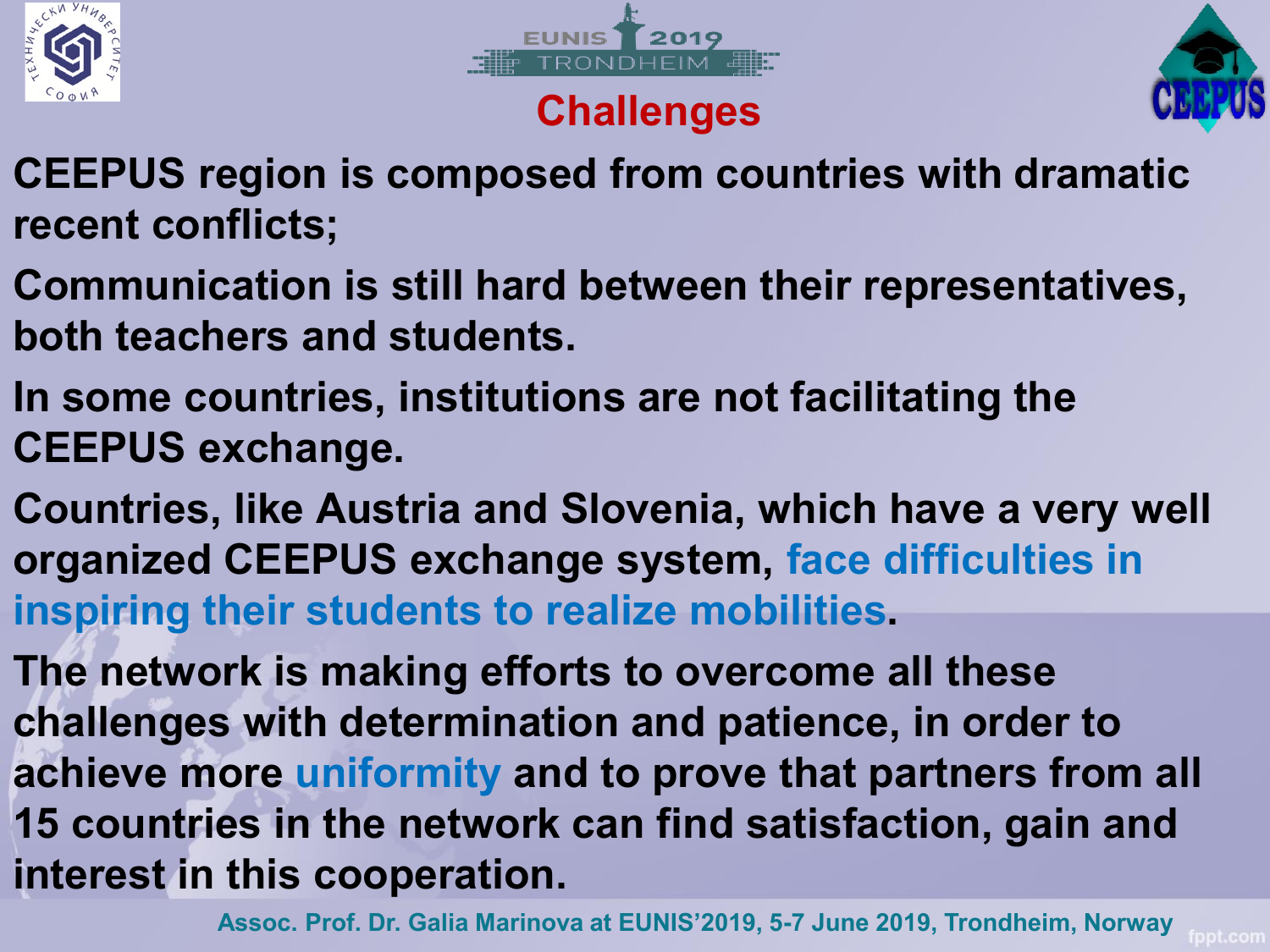





#### **ACKNOWLEDGEMENT**

The results presented in the paper are partly supported by the CEEPUS project CIII-BG-1103-03-1819: Modelling, Simulation and Computer-aided Design in Engineering and Management.

#### **REFERENCES**

[1] Site of the CEEPUS project CIII-BG-1103-03-1819: Modelling, Simulation and Computeraided Design in Engineering and Management, Retrieved April 28, 2019 from: <http://ceepusmodcad.ubt-uni.net/>

[2] Site of CEEPUS program, Retrieved April 28, 2019 from: [https://www.ceepus.info](https://www.ceepus.info/)

[3] Report on the Summer School in Modeling, simulation and computer-aided design in engineering and management, University of Ljubljana, Slovenia, September 2017, Retrieved April 28, 2019 from: http://slosim.si/wp-

[content/uploads/CEEPUS\\_poletnasola\\_2017\\_koncno\\_porocilo.pdf](http://slosim.si/wp-content/uploads/CEEPUS_poletnasola_2017_koncno_porocilo.pdf)

[4] 9th International Week "Internet Communication Management" in University of Economics in Katowice, Poland, Retrieved April 28, 2019 from: <https://www.intweek.ue.katowice.pl/>

[5] 5th International week at the Faculty of education, Palacky University, Olomouc, Retrieved April 28, 2019 from:

[https://www.pdf.upol.cz/fileadmin/userdata/PdF/Zahranicni/2019/IW2019\\_first\\_call.pdf](https://www.pdf.upol.cz/fileadmin/userdata/PdF/Zahranicni/2019/IW2019_first_call.pdf)